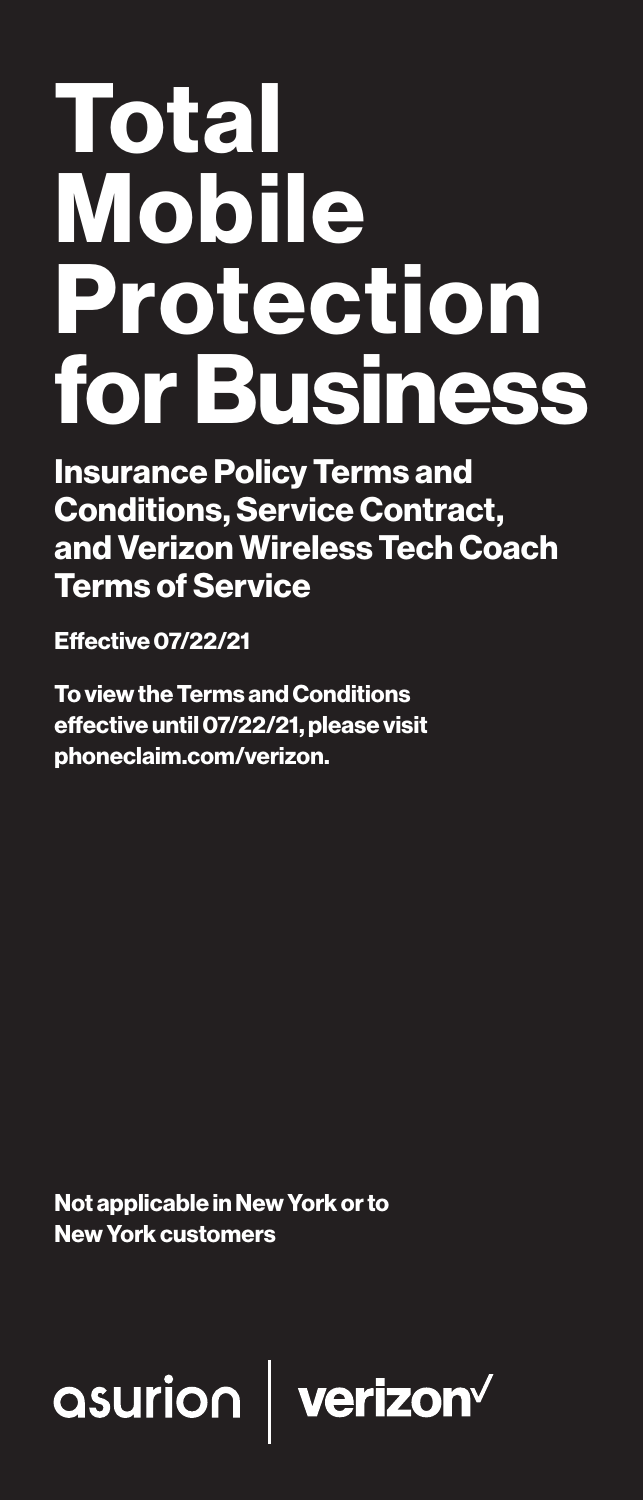## Total Mobile Protection (TMP) for Business

| <b>Monthly Charge</b>                                            |                                                                                    |  |
|------------------------------------------------------------------|------------------------------------------------------------------------------------|--|
|                                                                  | \$16 Smartphones<br>(Tier 1) <sup>*</sup> and Watches                              |  |
| <b>Single Device</b>                                             | \$13 Smartphones<br>(Tier 2),* Basic Phones<br>and Tablets                         |  |
|                                                                  | \$49 / 3-10 line account                                                           |  |
| <b>Multi-Device (MD)</b>                                         | \$149 / 11-24 line account                                                         |  |
|                                                                  | \$299 / 25-49 line account                                                         |  |
| repair claims)                                                   | Max number of insurance claims (WPP)<br>in 12 months (excluding cracked screen     |  |
| Device claim maximum – \$400 or \$3,000,<br>depending on device. |                                                                                    |  |
| <b>Single Device</b>                                             | 3                                                                                  |  |
| <b>Multi-Device</b><br>Additional<br>Coverage                    | 3-10 line account:<br>6 shared claims in<br>12 months and 3<br>registered lines    |  |
|                                                                  | 11-24 line account:<br>22 shared claims<br>in 12 months and 11<br>registered lines |  |
|                                                                  | 25-49 line account:<br>50 shared claims in<br>12 months and 25<br>registered lines |  |
|                                                                  | (Not counting cracked<br>screen repair, which<br>is unlimited.)                    |  |

\*For information about your smartphone model Tier, see the "Deductible Amounts" table in this document, go to phoneclaim.com/Verizon or call 1-888-881-2622.

TMP is a combination of multiple products, each of which is available separately: Wireless Phone Protection, Verizon Extended Warranty, and Verizon Tech Coach.<sup>1</sup>

| Wireless Phone Protection (WPP) <sup>2</sup> Insurance  |                                                                                                            |  |
|---------------------------------------------------------|------------------------------------------------------------------------------------------------------------|--|
| Coverage                                                | Loss, theft, and damage                                                                                    |  |
| <b>WPP</b><br>Replacement<br>deductibles                | \$19/\$129/\$189/\$229/\$249,<br>depending on device type                                                  |  |
| <b>Cracked screen</b><br>repair <sup>3</sup> deductible | \$29 (available for select<br>smartphones and subject to<br>parts availability)<br>\$19 Multi-Device plans |  |

| <b>Verizon Extended Warranty (EW)1</b>            |                                                                                                                                                                                                                                                                                                                        |  |
|---------------------------------------------------|------------------------------------------------------------------------------------------------------------------------------------------------------------------------------------------------------------------------------------------------------------------------------------------------------------------------|--|
| Coverage                                          | Unlimited repairs and replacements<br>provided for post-warranty defects.<br>Includes battery replacements for<br>battery malfunctions (for select<br>smartphones and subject to<br>parts availability). <sup>4</sup>                                                                                                  |  |
| <b>Extended</b><br>Warranty<br>Replacement<br>Fee | \$49. Replacement fee applicability<br>determined at point of claim based<br>on device type.                                                                                                                                                                                                                           |  |
| <b>Verizon Tech Coach</b>                         |                                                                                                                                                                                                                                                                                                                        |  |
| Coverage                                          | Premium tech support for your device<br>and connecting it to virtually anything<br>else. All devices on TMP MD for<br>Business accounts have access to<br>Tech Coach.                                                                                                                                                  |  |
| <b>Additional Information</b>                     |                                                                                                                                                                                                                                                                                                                        |  |
| Cancellation<br><b>Policy</b>                     | TMP for Business / TMP MD for<br>Business automatically renews each<br>month unless canceled, and is billed<br>directly to your wireless account. You<br>can cancel your coverage at any time<br>and receive a prorated refund of your<br>monthly fee.                                                                 |  |
| Replacement<br>devices                            | Claims may be fulfilled with new,<br>refurbished, or remanufactured<br>equipment and may be the same<br>model or another model of like kind<br>and quality. Replacement equipment<br>may contain original or non-original<br>replacement parts. Colors, features<br>and accessory compatibility are<br>not guaranteed. |  |

<sup>1</sup> Verizon Wireless Extended Warranty (EW) program is not available in Florida; in Florida, coverage for post-warranty defects is provided by the insurance program (WPP) (device replacement deductible and claim limit apply).

<sup>&</sup>lt;sup>2</sup> Lost, stolen or damaged device replacements are provided by Wireless Phone Protection (WPP), which is insurance coverage underwritten in Georgia, by LM General Insurance Company (Boston, MA); in Indiana, by Indiana Insurance Company (Boston, MA); in New Jersey, by Liberty Mutual Mid-Atlantic Insurance Company (Boston, MA), and in all other states, Liberty Insurance Underwriters Inc. (New York, NY) or one of its insurance company affiliates; in Florida, WPP includes coverage for post-warranty defects (device replacement deductible and claim limit applies). Asurion Insurance Services, Inc. (in California, Agent License #0B35141; in Iowa, Agent License #1001000131), is the Agent and provides the claims servicing under this program. Except in Florida, repairs and replacements for post-warranty defects are provided through the Verizon Wireless Extended Warranty program; the obligor of the Extended Warranty program is Verizon Wireless Services, LLC.

<sup>&</sup>lt;sup>3</sup> Select smartphones that only have a cracked front screen are eligible; damage beyond that is not eligible for cracked screen repair. Subject to parts availability, in select locations, which are subject to change at any time. Availability of same-day repair depends on criteria such as claim approval time and technician availability. Repairs are performed by an Asurion-certified technician and come with a 12-month warranty. Visit phoneclaim.com/verizon to check current device eligibility.

<sup>4</sup> Repair provided under Verizon Wireless Extended Warranty is available for select smartphones, in select locations, subject to parts and technician availability. If a repair option is not available, you will be offered a replacement device and the Extended Warranty replacement fee will be waived. Eligibility for repair will be determined at the point of claim. Extended Warranty is not available in Florida or for Florida customers. In Florida, Extended Warranty coverage is provided by the insurance program (device replacement deductible and claim limit apply).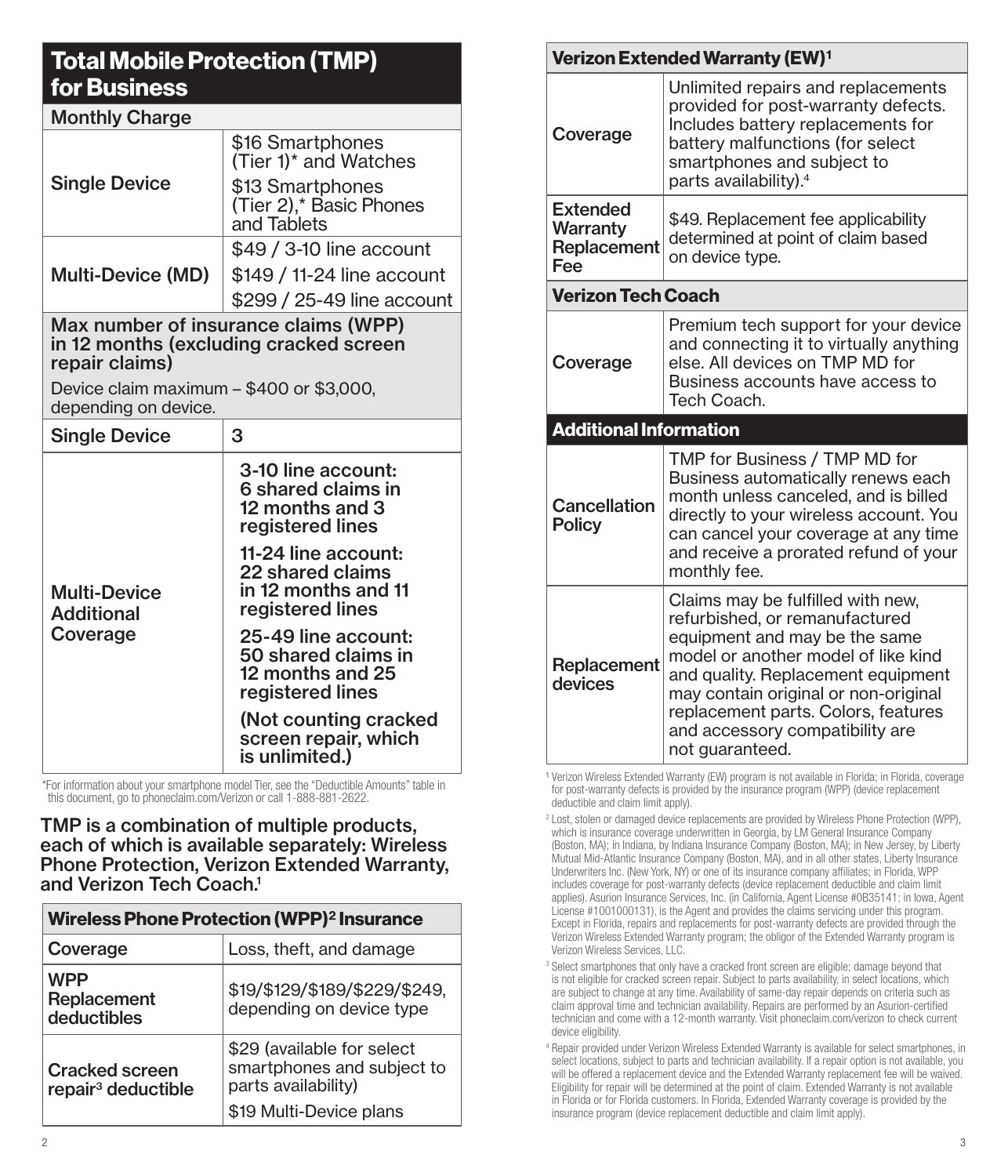Products Available Separately. TMP is a combination of multiple products, each of which is available separately: WPP \$7.25/mo. for Smartphones (Tier 1) and Watches or \$4.25/mo. for Smartphones (Tier 2), Basic Phones and Tablets; EW \$4.15/mo.; and Verizon Tech Coach \$4.60/mo. Verizon Wireless Extended Warranty is not available in Florida; in Florida, coverage for post-warranty defects is provided by the insurance program (device replacement deductible and claim limit apply).

Covered Equipment. The following accessories are covered at the time of loss: one standard battery (attached to the wireless device at the time of loss), and one standard home charger. In addition to the foregoing, the following accessories are covered for wearable devices: one standard wrist band (attached to device at time of loss) of like kind and quality to the band received at time of purchase (not to include bands purchased separate from the watch).

Replacement Devices. It is our goal to provide you with a replacement device that is the same color and has the same features, but this cannot be guaranteed. If the same make and model you claim is not available, a similar make and model will be substituted. Your replacement device could be new, refurbished, or remanufactured and may contain original or non-original replacement parts.

Cracked Screen Repair. Select smartphones that only have a cracked front screen are eligible; damage beyond that is not eligible for cracked screen repair. Subject to parts availability, in select locations, which are subject to change at any time. Availability of same-day repair depends on criteria such as claim approval time and technician availability. Repairs are performed by an Asurioncertified technician and come with a 12-month warranty. Visit phoneclaim.com/verizon to check current device eligibility. Eligibility for cracked screen repair will be determined at time of claim approval.

# Just for Clarity

You don't need to purchase insurance coverage to activate your Verizon service. You may already have coverage under your homeowners insurance or other means. Unless otherwise licensed, Verizon sales representatives are not qualified or authorized to evaluate the adequacy of your existing insurance coverages. Questions regarding this program should be directed to Liberty Insurance Underwriters Inc.'s licensed agent, Asurion Insurance Services, Inc. at 1.888.881.2622. Once your eligibility is verified, the monthly fee will be added to your wireless bill.

New York Producer Compensation: Verizon Wireless Services, LLC ("Producer") has a limited license to sell wireless communications equipment insurance in New York (license #942643) and will be paid a portion of your monthly premium by Liberty Insurance Underwriters, Inc. ("Insurer"). The Producer will be compensated by the Insurer if you purchased the insurance. The Producer's compensation may vary based on the product you purchased. For more information about compensation, please ask your sales representative.

Any person who, knowingly and with intent to injure, defraud or deceive any insurer, files a statement of claim or an application containing any false, incomplete or misleading information is guilty of insurance fraud. In Florida, such conduct is a felony of the third degree.

THE INSURANCE POLICY CONTAINS A MANDATORY BINDING ARBITRATION PROVISION THAT REQUIRES THE SUBMISSION OF ALL DISPUTES (EXCEPT WHERE EXPRESS STATE EXEMPTIONS ARE PROVIDED) TO ARBITRATION IN ACCORDANCE WITH THE PROVISIONS SET FORTH IN SECTION G.1. OF THE POLICY.

#### For Residents of California, Indiana, Maryland, and Illinois

Consumer hotlines in your state for the California Department of Insurance is 1-800-927-HELP (4357); for the State of Indiana Department of Insurance is 1-800-622-4461; and for the Maryland Department of Insurance is 1-800-492-6116. The Illinois Department of Insurance can be contacted by mail at 320 W. Washington St., Springfield, IL 62767, by phone at (877) 527-9431 or online at https://mc.insurance.illinois.gov/messagecenter.nsf (online form) or https://insurance.illinois.gov/ Complaints/PropertyCasualtyComplaintForm.pdf (printable format).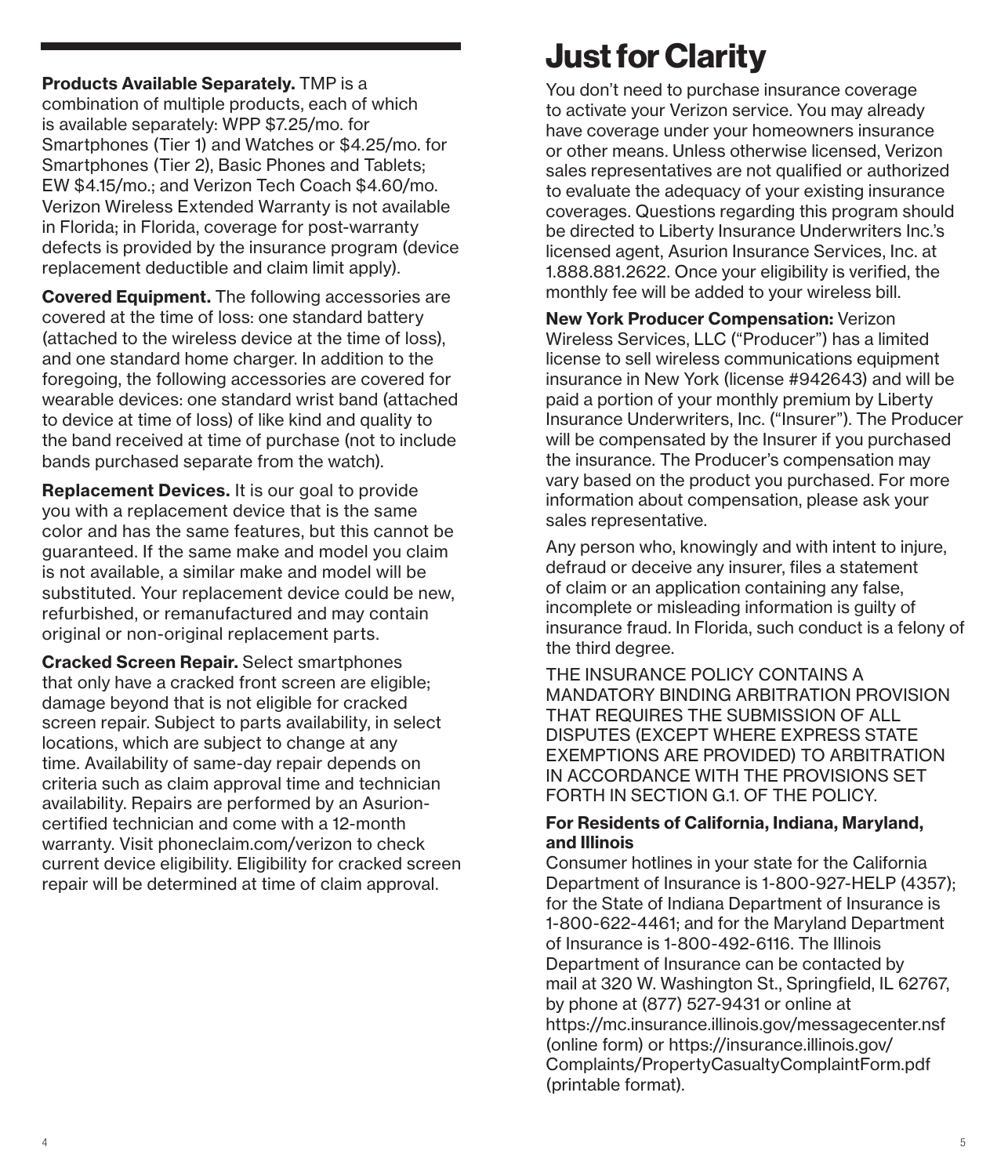For Washington residents only, we may change the insurance terms and conditions with at least 30 days' notice, and we may only cancel for the following reasons and notice: (i) 15 days for fraud or material misrepresentation in obtaining coverage or the presentation of a claim; (ii) 10 days for nonpayment; (iii) immediately for no longer having active service with Verizon or exhausting your aggregate claim limit; or (iv) 30 days based on a determination by Verizon or the Agent that the program should no longer be offered. We will not increase the premium or deductible or restrict coverage more than once in any 6 month period but will provide to each Washington policyholder a 30 day advance written notice of any premium or deductible increase.

Electronic Communications: If you have provided or in the future provide your email or other electronic address to Verizon, Asurion or its partners involved in administering this program may send you program Terms and Conditions and legal notices through electronic means. These communications will be sent to the last electronic address Verizon has on file, unless prohibited by state law. If an email address is not provided, this information will be mailed to you. Legal notices will not be sent to New York residents via email.

Your coverage applies to the device being used on your mobile number. If you change devices, your deductible or premium could change. Please see page 8 of this booklet for a sample list of devices.

Verizon Wireless Extended Warranty is not available in Florida; in Florida, post-warranty defects are covered by Asurion's insurance program device replacement (deductible applies).

#### TEXAS IMPORTANT NOTICE

To obtain information or make a complaint:

You may contact the Texas Department of Insurance to obtain information on companies, coverages, rights or complaints at 1.800.252.3439.

You may write the Texas Department of Insurance: P.O. Box 149104 Austin, TX 78714-9104 Fax: 512.490.1007 Web: www.tdi.texas.gov Email: ConsumerProtection@tdi.texas.gov

PREMIUM OR CLAIM DISPUTES: Should you have a dispute concerning your premium or about a claim, you should contact the agent or company first. If the dispute is not resolved, you may contact the Texas Department of Insurance.

ATTACH THIS NOTICE TO YOUR POLICY: This notice is for information only and does not become a part or condition of the attached document.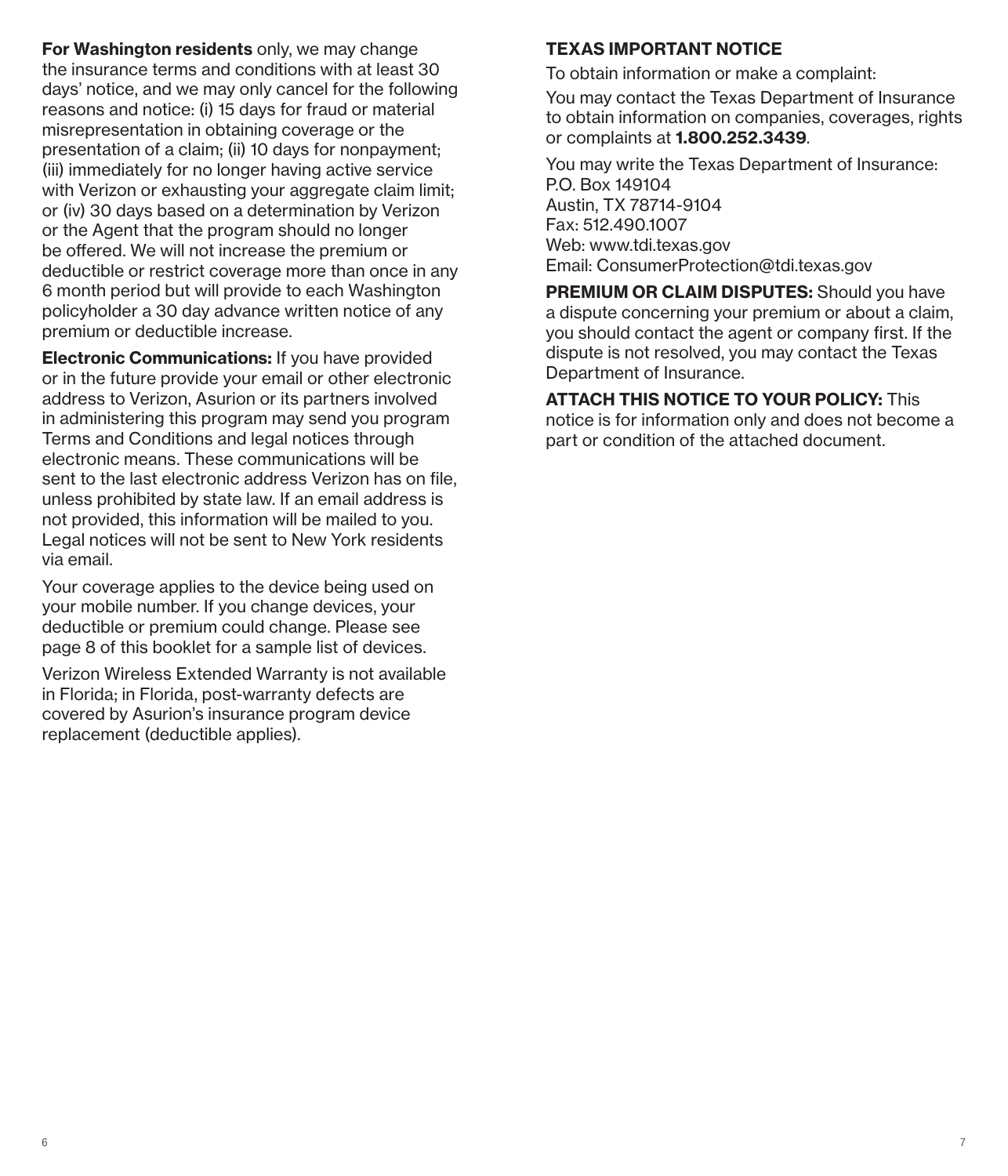# WPP Replacement Deductible Amounts

## for select devices

This deductible schedule may be changed from time to time, as some devices may be moved to a different tier during the term of enrollment.

| <b>Smartphones (Tier 1) and Watches</b> |                                                                                                                                                                                                                                                                                                                                                                                                                                                                                                                                                                                                                                                                                                                                                                                                                                                                                                                                                                                                                                                                                        |  |
|-----------------------------------------|----------------------------------------------------------------------------------------------------------------------------------------------------------------------------------------------------------------------------------------------------------------------------------------------------------------------------------------------------------------------------------------------------------------------------------------------------------------------------------------------------------------------------------------------------------------------------------------------------------------------------------------------------------------------------------------------------------------------------------------------------------------------------------------------------------------------------------------------------------------------------------------------------------------------------------------------------------------------------------------------------------------------------------------------------------------------------------------|--|
| Deductible                              | Sample of devices                                                                                                                                                                                                                                                                                                                                                                                                                                                                                                                                                                                                                                                                                                                                                                                                                                                                                                                                                                                                                                                                      |  |
| \$19                                    | No devices at this time                                                                                                                                                                                                                                                                                                                                                                                                                                                                                                                                                                                                                                                                                                                                                                                                                                                                                                                                                                                                                                                                |  |
| \$129                                   | Apple <sup>®</sup> Watch Series 5 GPS + Cellular 40mm (Aluminum<br>Case), Apple <sup>®</sup> Watch Series 4 GPS + Cellular 40mm<br>(Aluminum Case), Apple® Watch SE (GPS + Cellular),<br>Apple <sup>®</sup> iPhone <sup>®</sup> 5s, Apple® iPhone® 6, Apple® iPhone® 6s,<br>Apple <sup>®</sup> iPhone <sup>®</sup> 7 (32 GB, 128 GB), Apple® iPhone® 8<br>(64 GB, 128 GB), Apple <sup>®</sup> iPhone® SE (2016), Apple®<br>iPhone <sup>®</sup> SE (2020) (64 GB, 128 GB), Apple® Watch Series<br>3 GPS + Cellular (Aluminum Case), Google Pixel 3A,<br>Google Pixel 3A XL, Kyocera DuraForce Pro 2, Samsung<br>Gear S3, Motorola MOTO Z2 Play, Motorola MOTO Z3,<br>Motorola MOTO Z4, Motorola ONE 5G UW, Samsung<br>Galaxy A50, Samsung Galaxy A51 (4G LTE), Samsung<br>Galaxy Watch, Samsung Galaxy Watch Active2                                                                                                                                                                                                                                                                    |  |
| \$189                                   | Apple <sup>®</sup> Watch Series 5 GPS + Cellular 44mm (Aluminum<br>Case), Apple® iPhone® 6 Plus, Apple® iPhone® 6s Plus,<br>Apple <sup>®</sup> iPhone <sup>®</sup> 7 (256 GB), Apple® iPhone® 7 Plus (32<br>GB, 128 GB), Apple® iPhone® 8 (256 GB), Apple® iPhone®<br>8 Plus (64 GB, 128 GB), Apple® iPhone® SE (2020)<br>(256 GB), Apple® Watch Series 4 GPS + Cellular 44mm<br>(Aluminum Case), Apple® Watch Series 6 GPS + Cellular<br>(Aluminum Case), Google Pixel 2 (64 GB), Google Pixel<br>(32 GB), Google Pixel 4A (5G), Google Pixel XL (32 GB),<br>LG G5, LG G6, LG G7 ThinQ, LG V20, LG Velvet 5G,<br>Motorola Droid Turbo 2, Motorola Moto Z2 Force,<br>Samsung Galaxy A51 (5G), Samsung Galaxy S7, Samsung<br>Galaxy S7 Edge, Samsung Galaxy S8, Samsung Galaxy S9                                                                                                                                                                                                                                                                                                       |  |
| \$229                                   | Apple <sup>®</sup> iPhone® 7 Plus (256 GB), Apple® iPhone® 8 Plus<br>(256 GB), Apple® iPhone® X, Apple® iPhone® XR, Apple®<br>iPhone <sup>®</sup> XS (64 GB, 256 GB), Apple <sup>®</sup> iPhone <sup>®</sup> XS Max (64<br>GB), Apple <sup>®</sup> iPhone <sup>®</sup> 11, Apple® iPhone® 11 Pro (64 GB,<br>256 GB), Apple <sup>®</sup> iPhone <sup>®</sup> 11 Pro Max (64 GB), Apple®<br>iPhone <sup>®</sup> 12 Mini, Apple® iPhone® 12, Apple® iPhone® 12<br>Pro (128 GB, 256 GB), Apple <sup>®</sup> iPhone® 12 Pro Max (128<br>GB), Google Pixel 2 XL, Google Pixel 3, Google Pixel 3 XL,<br>Google Pixel 4, Google Pixel 4 XL, Google Pixel 5, LG G8<br>ThinQ, LG V40 ThinQ, LG V60 ThinQ, Motorola Edge Plus,<br>Samsung Galaxy A71 (5G), Samsung Note 10 (256 GB),<br>Samsung Note 10+ (256 GB), Samsung Note 9, Samsung<br>Note 20, Samsung Galaxy S10 (4G LTE), Samsung Galaxy<br>S10+ (128 GB), Samsung Galaxy S10e, Samsung Galaxy<br>S20, Samsung Galaxy S20 Fan Edition, Samsung Galaxy<br>S21, Samsung Galaxy S8+, Samsung Galaxy S9+,<br>Samsung Galaxy S10 5G (256 GB) |  |

#### Smartphones (Tier 1) and Watches - *Continued*

Deductible Sample of devices

## Basic Phones and Tablets (Tier 2)

|       | Deductible Sample of devices                                                                                                                                                                                                                                                                                                                                    |  |
|-------|-----------------------------------------------------------------------------------------------------------------------------------------------------------------------------------------------------------------------------------------------------------------------------------------------------------------------------------------------------------------|--|
| \$19  | Samsung Galaxy A10e, Samsung Galaxy J3 V, Samsung<br>Galaxy J7 V, Kyocera Dura XV LTE, Jetpack MiFi6620L,<br>Jetpack MHS900L, Jetpack MiFi8800L, Samsung Galaxy<br>A20, LG K20 V, Motorola MOTO G7 Power, Gizmo Watch,<br>Samsung Galaxy Tab A 8.0" (2019), Samsung Galaxy<br>Tab A 8.4", Samsung Galaxy Tab E 8.0", Samsung Galaxy<br>Tab E, Ellipsis 8 Tablet |  |
| \$129 | Apple® iPad® 10.2" 32 GB (2019, 2020), Apple® iPad®<br>32 GB (2017), Apple® iPad® 9.7" 32 GB (2018), Samsung<br>Galaxy Tab S5e 10.5", Samsung Galaxy Tab A 10.5"                                                                                                                                                                                                |  |
| \$189 | Apple® iPad® 9.7" 128 GB (2018), Apple® iPad® 10.2"<br>128 GB (2019, 2020), Apple® iPad® 128 GB (2017),<br>Apple <sup>®</sup> iPad <sup>®</sup> Air 16 GB, 32 GB (2013, 2014), Apple <sup>®</sup><br>iPad <sup>®</sup> Mini 16 GB, 64 GB, Samsung Galaxy Tab 4 64 GB                                                                                            |  |
| \$229 | Apple <sup>®</sup> iPad <sup>®</sup> Pro 11", Apple® iPad® Pro 12.9, Apple®<br>iPad <sup>®</sup> Pro 10.5", Apple® iPad® Pro 9.7", Apple® iPad®<br>Mini 128 GB, Apple® iPad® Air 64 GB (2020), Apple®<br>iPad <sup>®</sup> Air 128 GB, 256 GB, Samsung Galaxy Tab S6                                                                                            |  |
| \$249 | No devices at this time                                                                                                                                                                                                                                                                                                                                         |  |

## Cracked Screen Repair Deductible NOTE: Repair is available on select smartphones, subject to parts availability. To check availability,  $$29$  go to phoneclaim.com/Verizon. \$19 | Multi-Device plans only

#### All deductibles are nonrefundable, and per approved claim.

If you don't see your device, go to phoneclaim.com/Verizon or call 1-888-881-2622. \$69 deductible tier does not apply to any device models at this time but may be used in the future.

DROID is a trademark of Lucasfilm Ltd. and its related companies. Used under license. Apple, Apple logo, iPad, and iPhone are trademarks of Apple Inc., registered in the U.S. and other countries. All other trademarks, service marks, and product brands that appear herein are the property of their respective owners.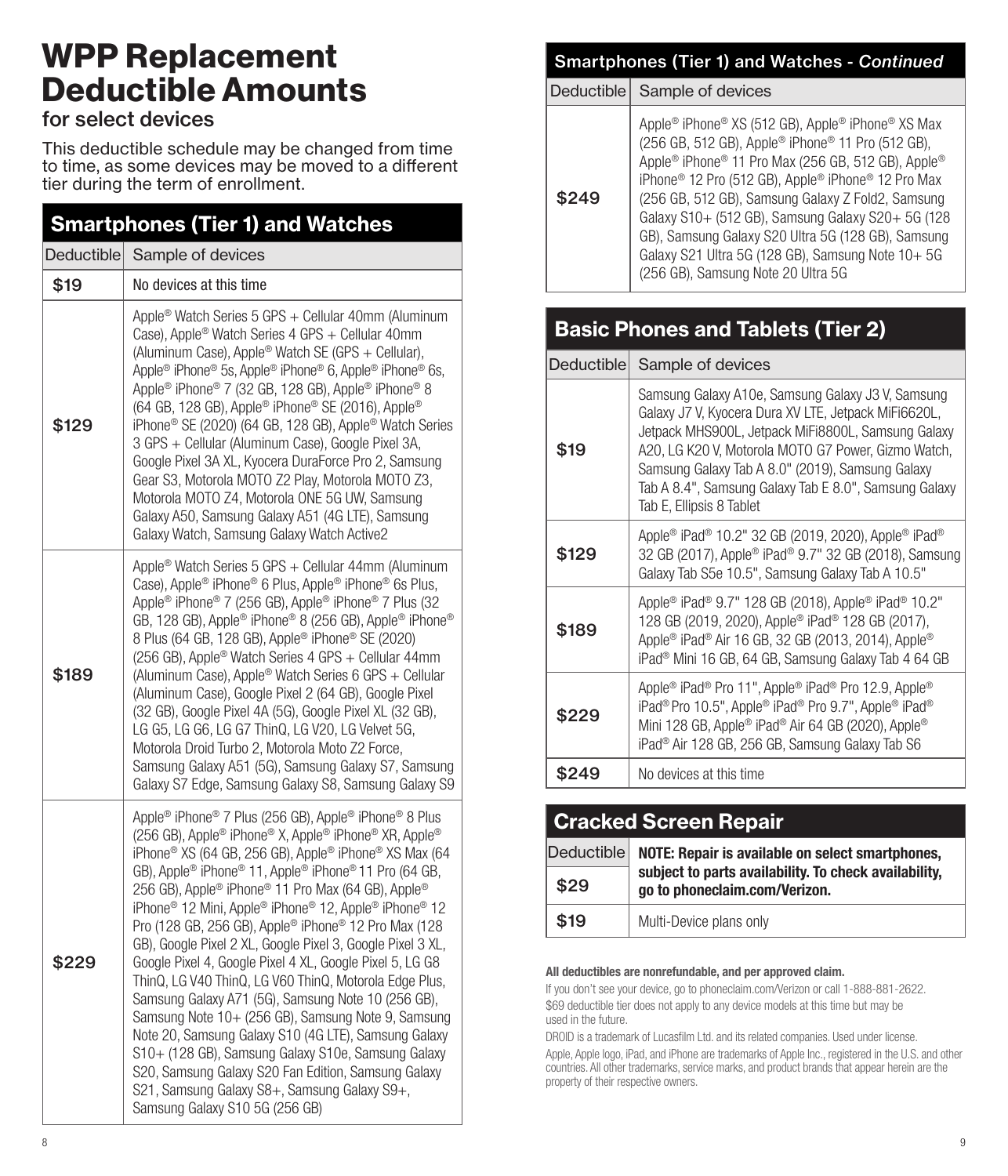Wireless Communications Equipment Coverage Insurance Policy By: in Georgia, LM General Insurance Company, in Indiana, Indiana Insurance Company, in New Jersey, Liberty Mutual Mid-Atlantic Insurance Company, and in all other states, Liberty Insurance Underwriters Inc., or one of its insurance company affiliates.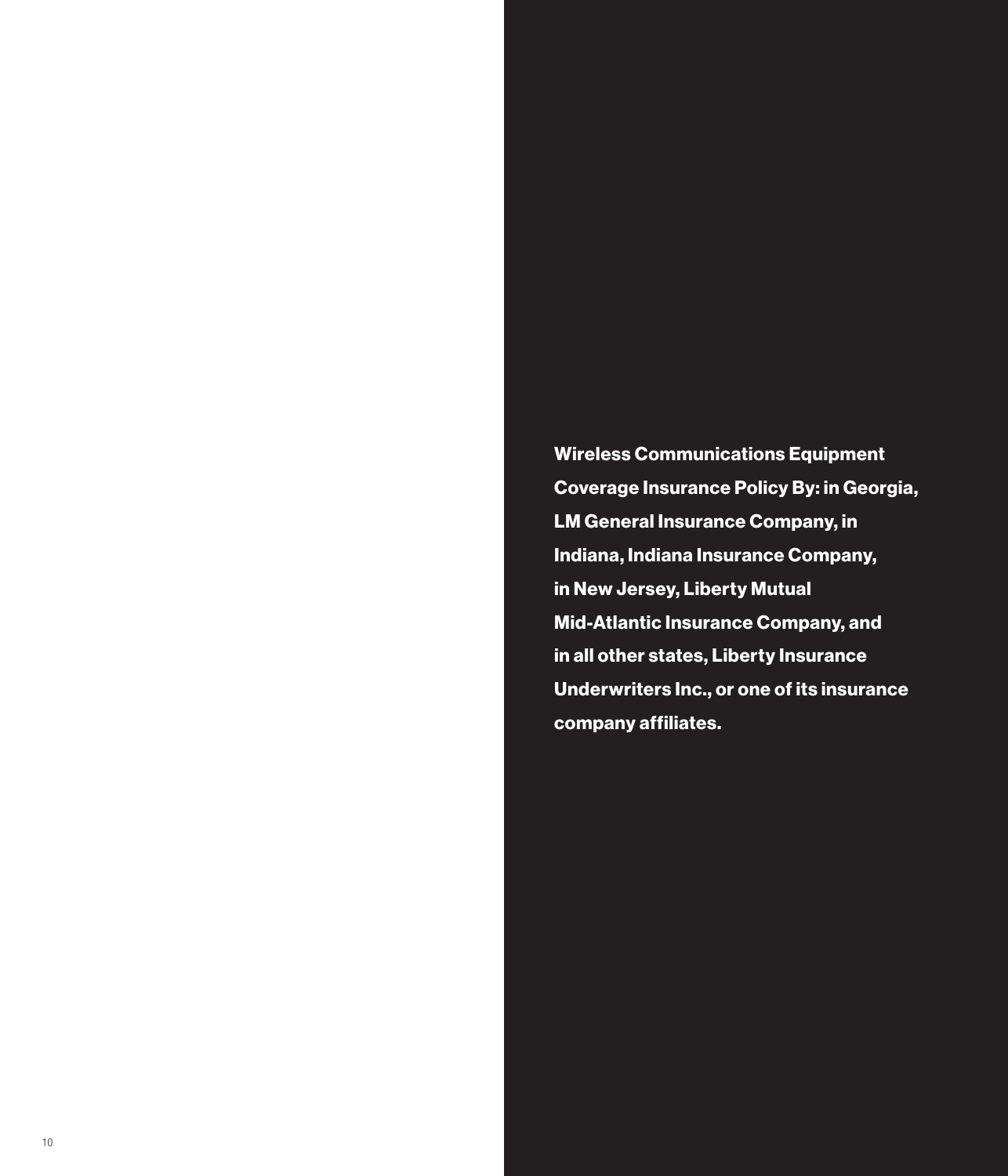## WIRELESS COMMUNICATIONS EQUIPMENT COVERAGE INSURANCE POLICY

Various provisions in the policy restrict coverage. Read the entire policy carefully to determine rights, duties and what is and is not covered.

The words "we," "us" and "our" refer to the insurer providing coverage, in Georgia: LM General Insurance Company, in Indiana: Indiana Insurance Company, in New Jersey: Liberty Mutual Mid-Atlantic Insurance Company, and in all other states: Liberty Insurance Underwriters Inc., or one of its insurance company affiliates.

The terms "you" and "your" mean, as the context requires, the First Named Insured or any Additional Insured or both.

The word "Agent" refers to Asurion Insurance Services, Inc.

The term "Authorized Service Center" means the service center providing repair and replacement services on our behalf.

The term "Wireless Service Provider" means Verizon Wireless, who is the First Named Insured, providing the Covered Property.

#### A. COVERAGE

In exchange for premium paid when due, we agree to provide the coverage as stated in the policy on a month to month basis, provided that any covered damage or loss to the Covered Property is sustained while your coverage is in effect.

#### 1. Who Is Covered

#### a. First Named Insured

The First Named Insured is Verizon Wireless for its interest in Covered Property.

#### b. Additional Insureds

The First Named Insured has the right to request Additional Insured status for a customer for his or her interest in the Covered Property which he, she or it owns (references herein to "Insured" refer collectively to "First Named Insured" and "Additional Insured"). Requests for coverage for Additional Insureds are subject to our approval.

(1) Line Based Coverage provides coverage for Covered Property in use on a specific enrolled mobile number active on the account for wireless communication service with the Wireless Service Provider.

For devices with multiple-SIM capability, two (2) separate enrolled mobile numbers that are active on the account for wireless communication service with the Wireless Service Provider may be in use on the same Covered Property.

(2) Account Based Coverage provides coverage for Covered Property in use on the mobile numbers that (1) are active on the Additional Insured's enrolled account for wireless communication service with the Wireless Service Provider; and (2) have been registered for coverage by the Additional Insured as described in Section A.2. below

When an enrolled mobile number is removed from the Additional Insured's account with the Wireless Service Provider, coverage ceases immediately for any Covered Property associated with that mobile number, unless the Covered Property has multiple-SIM capability and is also in use on a separate enrolled mobile number.

#### 2. Covered Property

Covered Property means only the mobile wireless communications equipment as follows:

a. If you have subscribed to Line Based Coverage:

Covered Property means the wireless device owned by you for which: 1) the unique identification number (International Mobile Equipment Identity (IMEI)), Electronic Serial Number (ESN), or Mobile Equipment ID (MEID) of such wireless device is reflected in the records of the Wireless Service Provider at the time your coverage initially became effective; and 2) for which outgoing airtime usage has been logged with the Wireless Service Provider on the account after coverage became effective; unless you have logged outgoing airtime on a different wireless phone immediately prior to the time of loss, in which case such wireless device becomes the Covered Property so long as: i) such wireless device is owned by you and you provide us proof of ownership and ii) airtime usage was logged on such device on the account with the Wireless Service Provider immediately prior to the time of loss.

b. If you have subscribed to Account Based

**Coverage:** When you enroll in Account Based Coverage for Small / Medium Business, you receive the number of coverage slots (i.e., enrolled mobile numbers) that corresponds to the number of mobile numbers on your account, as indicated in the chart in section C.3. ("Limits of Liability"), each of which can be registered to one mobile number in use on your account with the Wireless Service Provider. To register one of your mobile numbers to an available coverage slot, you must register it with Asurion.

When you register a mobile number on an enrolled account under an available coverage slot, the device in use on the registered mobile number becomes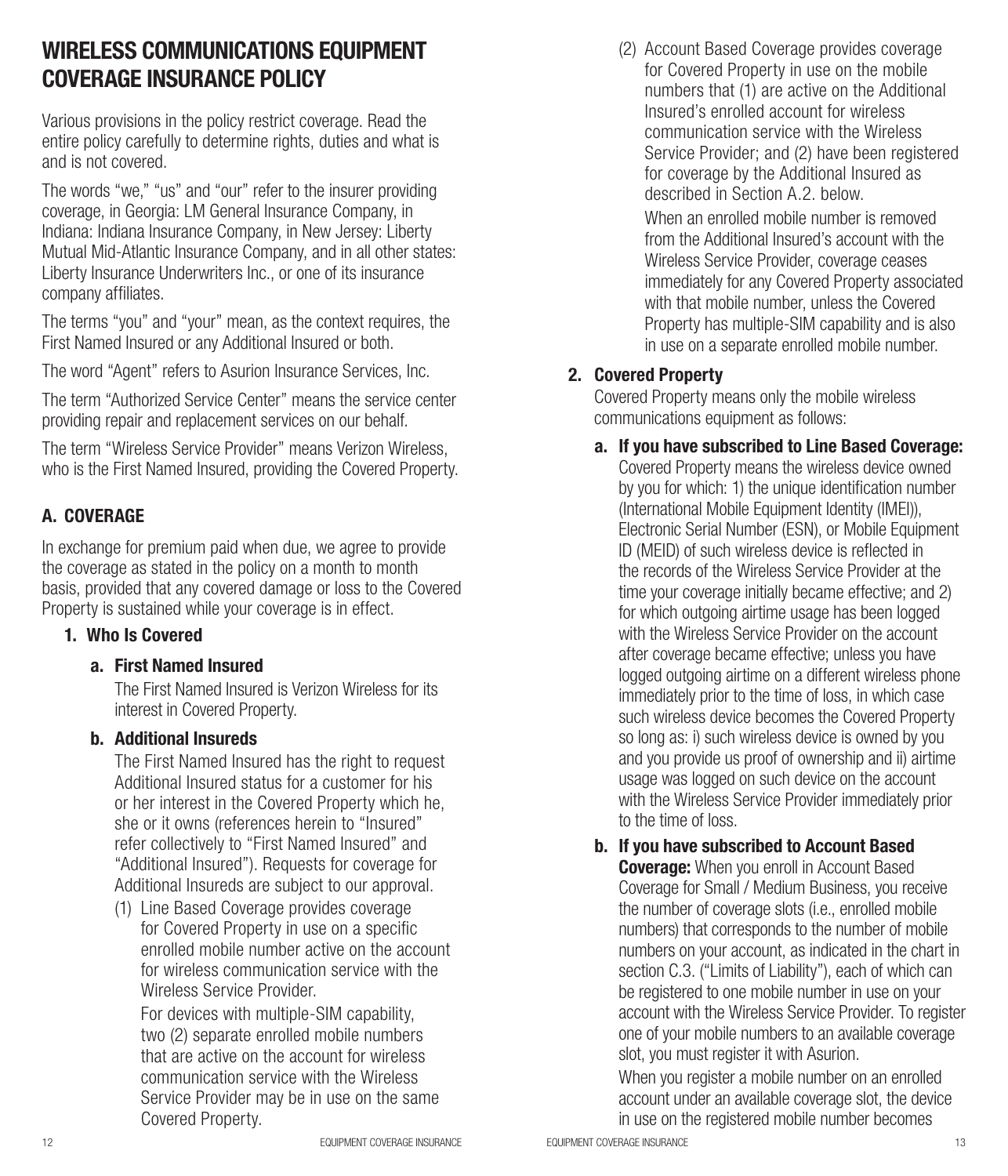Covered Property so long as the device: a) is owned by you; b) the device's unique identification number (International Mobile Equipment Identity (IMEI), Electronic Serial Number (ESN), or Mobile Equipment ID (MEID)) is reflected in the records of the Wireless Service Provider; and c) outgoing airtime usage has been logged by the device with the Wireless Service Provider on your account after your account was enrolled in Account Based Coverage for Small / Medium Business. If you change the device in use in a coverage slot, the new device becomes the Covered Property in place of the previous device so long as the requirements of this paragraph are met. Devices that have been registered in a coverage slot, will remain in that slot for 12 months from the date of loss for Covered Property associated with that mobile number.

You may only register for the number of devices shown in the coverage slots column of the Limits Chart for the coverage tier for which you are enrolled (see the chart in Section C.3., ("Limits of Liability"). If you fill all of your available coverage slots, the Agent will contact you to discuss your options. Adding or removing mobile numbers to or from your account may change your total number of available coverage slots and your monthly premium. Please review the Verizon Device Protection Business Program brochure or contact Asurion or the Wireless Service Provider regarding your coverage or eligible mobile number registration.

#### c. The following applies to both Line Based Coverage and Account Based Coverage:

Covered Property includes an accessory used with the Covered Property at the time of loss, specifically: one (1) standard battery (attached to wireless device at time of loss); and one (1) standard home charger. In addition to the foregoing, accessories used with connected wearable devices that are Covered Property at the time of loss, include: one (1) standard wrist band (attached to the device at the time of loss) of like kind and quality to the band received at time of purchase (not to include bands purchased separately from the watch).

#### 3. Coverage Period

Coverage is provided for the policy period shown in the Declarations subject to Section G.4.b.

#### 4. Coverage Territory

We insure the Covered Property wherever it is located in the world.

We may require any claims occurring outside the United States or its territories to be processed in the United States.

## 5. Covered Causes of Loss

Covered Causes of Loss means risks of being lost, stolen or directly damaged, except as limited or excluded elsewhere in the policy.

*In the State of Florida, the above paragraph A.5. is replaced in its entirety by the following:*

## 5. Covered Causes of Loss

Covered Causes of Loss means risks of mechanical or electrical breakdown or being lost, stolen or directly damaged, except as limited or excluded elsewhere in the policy.

## 6. Property Not Covered

Covered Property does not include:

- **a.** Contraband or property in the course of illegal transportation or trade.
- **b.** Data, meaning information input to, stored on, or processed by the Covered Property. This includes documents, databases, messages, licenses, contact information, passwords, books, games, magazines, photos, videos, ringtones, music, and maps.
- c. Proprietary electronic devices included with automobile systems and any motor vehicle or watercraft original or after-market equipment or accessories, whether or not permanently installed, including any antenna or wiring.
- d. Property that has been entrusted to (including property in-transit) others for any service, repair or replacement, other than the Authorized Service Center or its designee.
- **e.** Nonstandard Software, meaning software other than Standard Software. "Standard Software" means the operating system pre-loaded on or included as standard with the Covered Property from the manufacturer.
- f. Wireless Equipment whose unique identification number (including serial number, ESN, MEID, IMEI or similar unique identification number) has been altered, defaced or removed.
- **g.** Nonstandard External Media, meaning physical objects on which data can be stored but which are not integrated components of the Covered Property required for it to function. This includes data cards, memory cards, external hard drives, and flash drives. Nonstandard External Media does not include Standard External Media. "Standard External Media" means physical objects on which data can be stored and that came standard in the original packaging with the Covered Property from the manufacturer but which are not integrated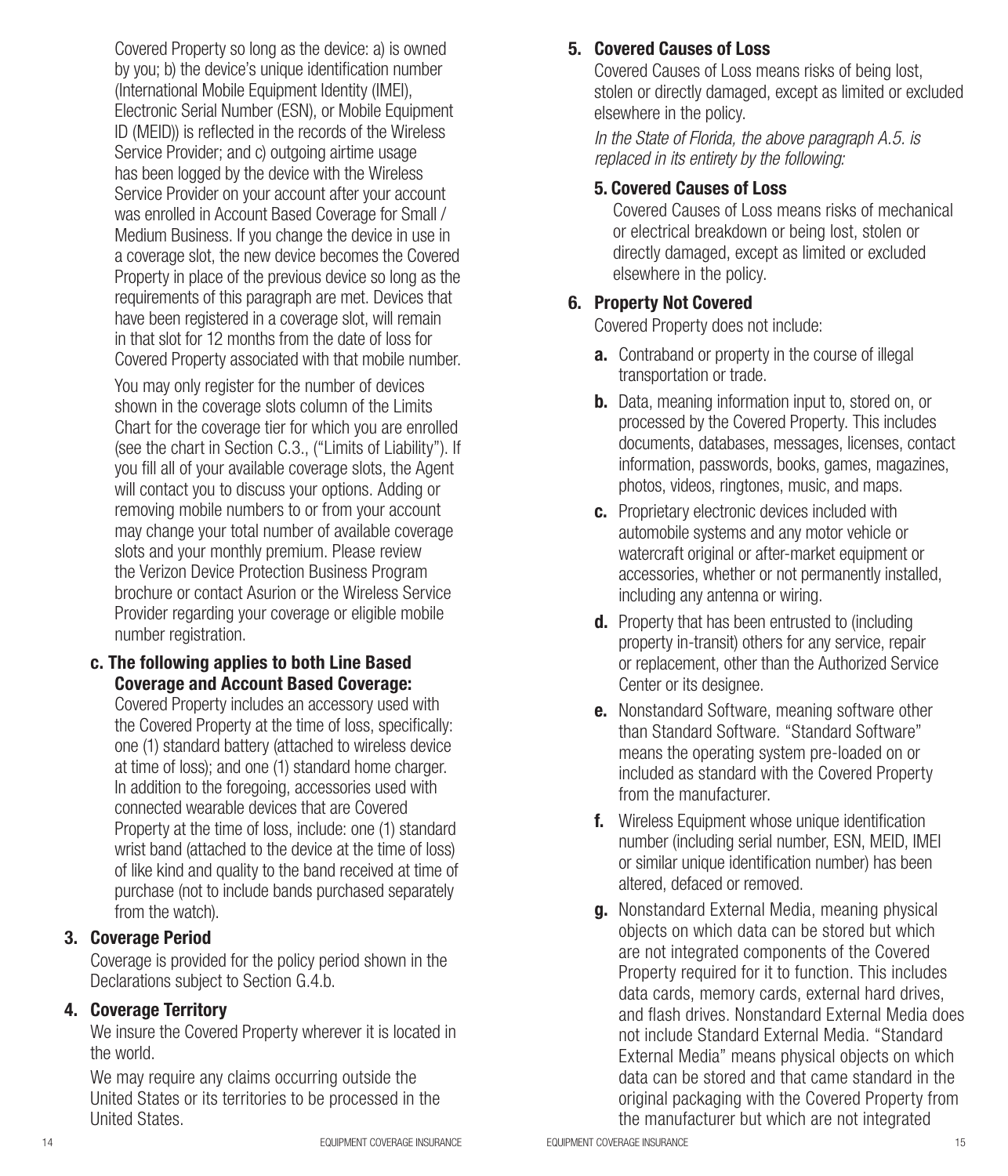components of the Covered Property required for it to function.

- **h.** Any property you lease, rent or hold for others.
- i. Any other equipment or accessories not described as Covered Property.
- **j.** Batteries (unless otherwise covered as a covered accessory when part of a loss to other Covered Property).

*In the State of Florida, the above paragraph A.6.j. is deleted in its entirety.*

#### B. EXCLUSIONS

This insurance does not apply to loss or damage identified in any of the following or directly or indirectly caused by or resulting from any of the following:

#### 1. Governmental Authority

Seizure or destruction of property by order of governmental authority.

#### 2. Nuclear Hazard

Nuclear reaction or radiation, or radioactive contamination, however caused. If physical loss or damage by fire ensues, we will pay only for such ensuing loss or damage.

#### 3. War

(a) War, including undeclared or civil war;

- (b) Warlike action by a military force; or
- (c) Insurrection, rebellion, revolution, usurped power or action taken by governmental authority in hindering or defending against any of these.

Such loss or damage is excluded regardless of any other cause or event that contributes concurrently or in any sequence to the loss or damage.

#### 4. Delay, Loss of Use

Indirect or consequential loss or damage, including loss of use, interruption of business, loss of service, loss of market, loss of time, loss of profits, inconvenience or delay in repairing or replacing lost or damaged Covered Property.

#### 5. Electrical and Mechanical Breakdown

Failure of Covered Property to operate due to a faulty part or workmanship or normal wear and tear when operated according to the manufacturer's instructions.

*The above paragraph B.5. is deleted in Florida and not replaced.*

#### 6. Dishonest or Criminal Acts

Dishonest, fraudulent or criminal acts by you, any authorized user of the Covered Property, anyone you entrust with the Covered Property, or anyone else with

an interest in the Covered Property for any purpose, whether acting alone or in collusion with others.

#### 7. Obsolescence

Obsolescence or depreciation.

#### 8. Recall or Design Defect

(a) Manufacturer's recall; or

(b) Error or omission in design, programming or system configuration.

#### 9. Cosmetic Damage

Cosmetic damage, however caused, that does not affect the manufacturer's intended use. This includes:

- (a) Cracking, marring, or scratching.
- (b) Change in color or other change in the exterior finish.
- (c) Expansion or contraction.

#### 10. Covered Under Warranty

Loss or damage that is covered under the manufacturer's warranty. In the event we have knowledge of a prior malfunction, proof of repair may be required before coverage for future claims is applicable.

#### 11. Late Claims

Claims not reported as required by Section E.3. of the policy.

#### 12. Programming, Repair Work

Programming, cleaning, adjusting, repairing, modifying, installing, servicing, maintaining, or performing any other work upon Covered Property.

#### 13. Virus

Computer virus or any other malicious code or similar instruction that:

- (a) Disrupts the normal operation of the Covered Property; or
- (b) Results in destruction of or unsuitability of data or programs stored in the Covered Property.

#### 14. Voluntary Parting

Voluntarily parting with Covered Property by an Insured or by any person entrusted with Covered Property, whether or not induced to do so by any fraudulent scheme, trick, device or false pretense.

#### 15. Intentional Loss or Damage

Abuse, intentional acts, or use of the Covered Property in a manner inconsistent with the use for which it was designed, intended, or advised by the manufacturer or that would void the manufacturer's warranty.

#### 16. Pollution

16 EQUIPMENT COVERAGE INSURANCE EQUIPMENT COVERAGE INSURANCE 17 The discharge, dispersal, seepage, migration or escape of pollutants. Pollutants means any solid, liquid,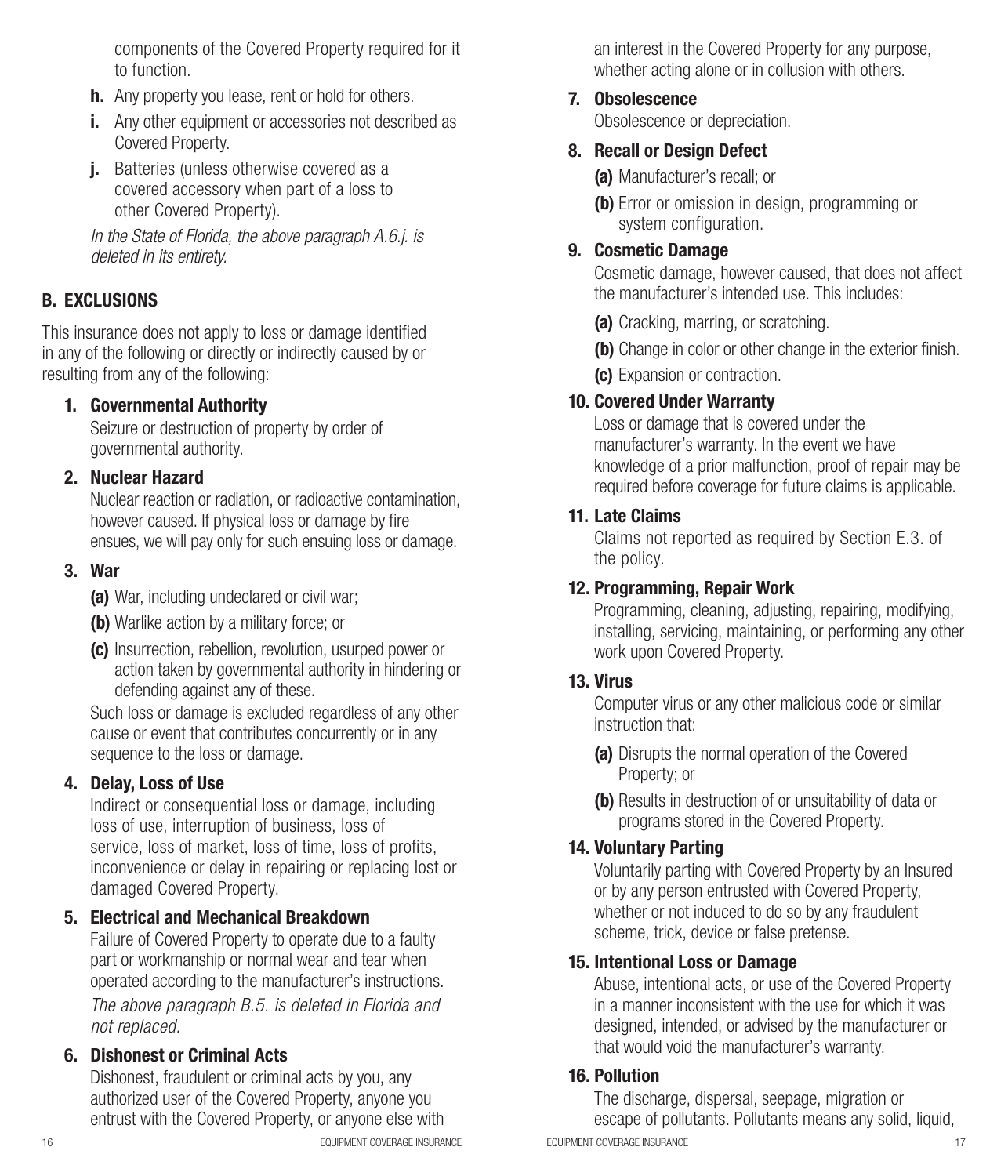gaseous, or thermal irritant or contaminant including smoke, vapor, soot, fumes, acid, alkalis, chemicals, artificially produced electric fields, magnetic field, electromagnetic field, sound waves, microwaves, and all artificially produced ionizing or non-ionizing radiation and/or waste. Waste includes materials to be recycled, reconditioned or reclaimed.

#### 17. Fees or Charges

Any fees or charges assessed by Verizon Wireless, whether the charges incurred are legitimate or fraudulent.

#### 18. Failure to Mitigate

Failure to do what is reasonably necessary to minimize the loss and to protect the Covered Property from any further loss.

#### 19. Vermin

Insects, rodents, or other vermin.

#### C. LIMITS OF INSURANCE

1. The most we will spend in any one occurrence to repair or replace Covered Property is either:

| Limit of<br><b>Insurance</b> | <b>Applies to Covered Property</b><br>in Schedule                                                                                                                                                                                                |  |
|------------------------------|--------------------------------------------------------------------------------------------------------------------------------------------------------------------------------------------------------------------------------------------------|--|
| \$400                        | <b>None</b>                                                                                                                                                                                                                                      |  |
| \$3.000                      | A, B, C, D, E, F, G, H, I, J, K, L, M, N,<br>0, P, Q, R, S, T, U, V, W, X, Y, Z, AA,<br>BB, CC, DD, EE, FF, GG, HH, II, JJ, KK,<br>LL, MM, NN, OO, PP, QQ, RR, SS, TT,<br>UU, VV, WW, XX, YY, ZZ, AAA, BBB,<br>CCC, DDD, EEE, FFF, JJJ, KKK, LLL |  |

This Limit of Insurance applies separately to each claim.

2. When Line Based Coverage is chosen by the Additional Insured, each Additional Insured is limited to three (3) losses for lost, stolen or directly damaged, and unlimited cracked screen in any consecutive 12 month time period, including losses incurred during any prior consecutive policy period. When this limit is exhausted, coverage will cease immediately and we will notify the Additional Insured that coverage has ceased and no future premiums are due.

*In the State of Florida, the above paragraph C.2. is replaced in its entirety by the following:* 

- 2. When Line Based Coverage is chosen by the Additional Insured, each Additional Insured is limited to three (3) losses for mechanical or electrical breakdown or being lost, stolen or directly damaged, and unlimited cracked screen losses in any consecutive 12 month time period, including losses incurred during any prior consecutive policy period. When this limit is exhausted, coverage will cease immediately and we will notify the Additional Insured that coverage has ceased and no future premiums are due.
- 3. When Account Based Coverage is chosen by the Additional Insured, the maximum number of losses in any consecutive 12 month time period, including losses incurred during any prior consecutive policy period, for each Additional Insured's account is limited to the applicable aggregate limit as shown below and unlimited cracked screen losses:

| <b>Coverage Tiers</b><br>based on Total<br><b>Enrolled Mobile</b><br><b>Numbers</b> | <b>Available</b><br><b>Coverage</b><br><b>Slots</b> | <b>Shared</b><br><b>Claims</b> |
|-------------------------------------------------------------------------------------|-----------------------------------------------------|--------------------------------|
| $3-10$                                                                              | 3                                                   | 6                              |
| $11 - 24$                                                                           | 11                                                  | 22                             |
| $25 - 49$                                                                           | 25                                                  | 50                             |

The applicable Aggregate Limit is determined based on the total number of enrolled mobile numbers on an Additional Insured's account with the Wireless Service Provider at the time coverage for the Additional Insured begins. If during the coverage period, the Additional Insured adds or removes enrolled mobile numbers from their account with the Wireless Service Provider, the Aggregate Limit will automatically adjust after completion of each covered claim based on the total number of enrolled mobile numbers on their account immediately after completion of the claim. If the number of losses in the prior 12 month time period equals or exceeds the Aggregate Limit applicable after completion of the claim, coverage will cease immediately.

When this limit is exhausted, we will notify the Additional Insured that coverage has ceased and no future premiums are due.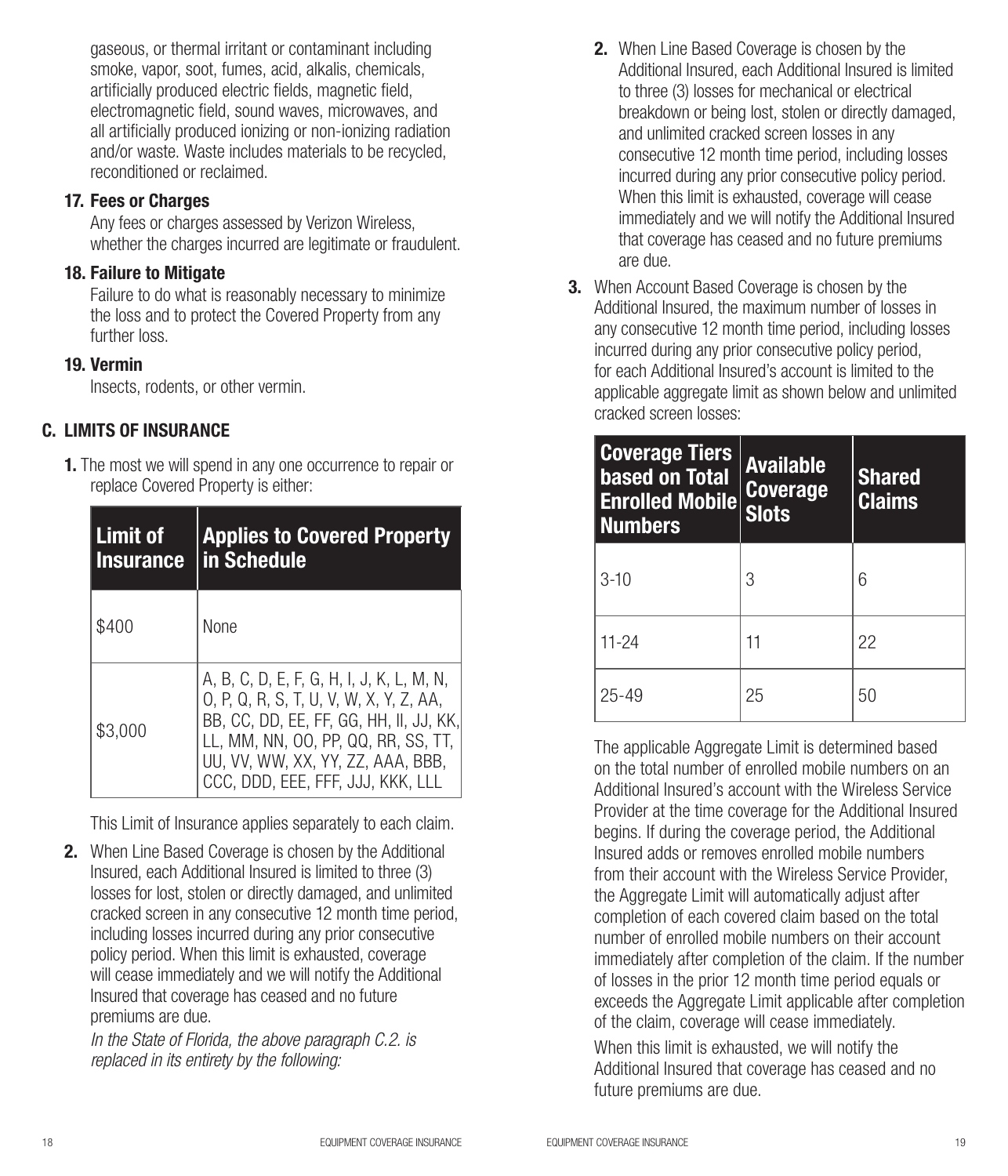## D. DEDUCTIBLE

The Deductible is as follows:

| <b>Deductible</b> | <b>Applies to Covered Property</b><br>in Schedule |
|-------------------|---------------------------------------------------|
| \$19              | A, F, S, X, BB, GG, KK, PP, TT, YY,<br>CCC, HHH   |
| \$29              | ШL                                                |
| \$129             | B, G, T, Y, CC, HH, LL, QQ, UU, ZZ,<br>DDD. III   |
| \$189             | C, H U, Z, DD, II, MM, RR, VV, AAA,<br>EEE, JJJ   |
| \$229             | D, I, V, AA, EE, JJ, NN, SS, WW, BBB,<br>FFF. KKK |
| \$249             | E, W, FF, 00, XX, GGG                             |

This deductible is non-refundable and is payable at the time a loss is approved by the Agent. This Deductible will apply to each filed and approved covered claim, and does not reduce the Limit of Insurance. Only an Insured may pay the Deductible.

#### E. INSURED'S DUTIES IN EVENT OF LOSS TO INSURED'S COVERED PROPERTY

In the event of loss or damage to Covered Property, the Insured presenting the claim must cooperate with us and see that the following are done:

#### 1. Suspend Wireless Service

Suspend your wireless communication service, if applicable, as soon as possible if the Covered Property is lost or stolen.

#### 2. Notify Police

If a claim involves a violation of law or any loss of possession, notify the police and obtain a police report or case number, the police station phone number, and the officer's name and badge number taking the report. If requested, provide a copy of the police report to Asurion Insurance Services, Inc. within 30 days of request.

#### 3. Notify Agent, Give Description

Notify the Asurion Insurance Services, Inc. within 90 days of the time of loss.

Give a complete description of:

- **a.** The Covered Property, including make and model, wireless number, if applicable, and unique identification number (such as serial number, ESN, MEID, IMEI or similar unique identification number); and
- **b.** How, when and where the loss or damage occurred.

## 4. Protect

Take all reasonable steps to protect the Covered Property from further damage.

## 5. Permit Inspection

Permit us or our Agent to inspect the damaged property. If we request to evaluate your equipment failure prior to completion of your claim, we may require you to take the Covered Property to a specified location in your area, or send it to the Agent or Authorized Service Center at our expense.

## 6. Statement Under Oath

If requested by us or our Agent, submit to questioning under oath about a claim or other matter relating to the policy. In such event, the answers must be signed and may be recorded.

## 7. Proof of Loss and Ownership

If required, provide:

- a. Proof of ownership, such as a bill of sale, receipt, proof of purchase or warranty exchange.
- **b.** A signed, sworn proof of loss or damage containing the information we or our Agent request to settle the claim. We may require this statement to be notarized, for which you may incur a nominal fee.
- c. A copy of government-issued photo identification.
- d. Other records and documents that may be reasonably requested.

These records must be provided within 30 days after our request for the documentation.

#### 8. Return of Damaged and/or Malfunctioning Covered Property

The Additional Insured is required to return the damaged property including, if coverage is provided under the policy, property that suffered mechanical and electrical breakdown, to the Authorized Service Center or other designated location. If the replacement equipment is sent to you, you will be provided a prepaid shipping label and envelope in which to return the damaged property.

Disposal of the damaged Covered Property other than by returning it to the Authorized Service Center, or other location designated by us, requires the prior consent of us or our Agent.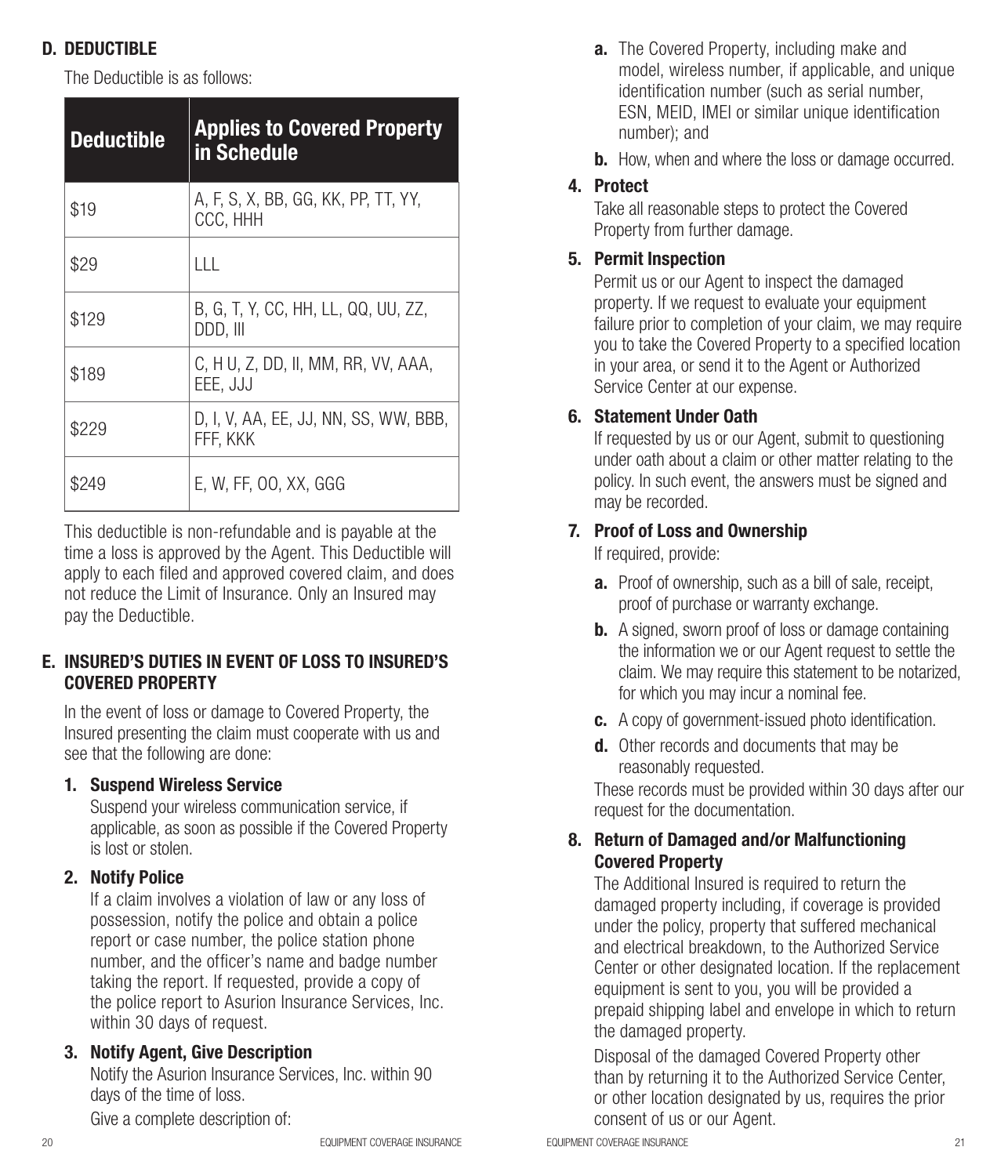If the damaged Covered Property is not returned as directed within 15 days of the receipt of the replacement equipment, a Non-Return Fee as applicable to the model of Covered Property, not to exceed three hundred dollars (\$300) may be charged to the Additional Insured.

Any recovery of lost or stolen property will accrue entirely to our benefit.

#### 9. Take Delivery

We may make available to you the approved replacement equipment for pick up at your Wireless Service Provider. We may also ship the approved replacement equipment through our Authorized Service Center directly to you within the United States for which you must be available to take delivery of the replacement equipment within 30 days of claim authorization. If you are not available at the time you agree to take delivery, you may be required to pay the costs of reshipping your replacement equipment.

#### F. OUR DUTIES IN EVENT OF LOSS

#### 1. When We Repair or Replace

If a claim is made, we or Asurion Insurance Services, Inc. will notify the Insured of Asurion Insurance Services, Inc.'s assessment of the claim within 10 days after we or Asurion Insurance Services, Inc. receives all the information requested from the Insured presenting the claim.

Repair or replacement of the lost or damaged Covered Property will be done within 30 days after the Insured, or his or her designee has complied with all the terms of the policy, and we have agreed with the Insured about the repair or replacement.

Devices with multi-SIM capability can have multiple mobile telephone numbers for wireless communication services with the Wireless Service Provider on a single device. If the Covered Property has multiple-SIM capability, and you have more than two (2) enrolled mobile numbers in use on the Covered Property at the time of loss, you are eligible for only one (1) repair or replacement on one (1) enrolled mobile number in use on the Covered Property at the time of loss.

#### 2. Our Options

At our option, we or the Authorized Service Center may repair the Covered Property with substitute parts or provide substitute equipment that:

- **a.** Is of like kind, quality and functionality;
- **b.** Is either new, refurbished or remanufactured, and may contain original or non-original manufacturer parts; and
- c. May be a different brand, model or color.

#### 1. Arbitration Agreement

Please read this Arbitration Agreement carefully. It affects your rights. Most of your concerns about the policy can be addressed simply by contacting us at 1.888.881.2622. In the unlikely event we cannot resolve any disputes, including any claims under the policy, that you or we may have. YOU AND WE AGREE TO RESOLVE THOSE DISPUTES THROUGH EITHER BINDING ARBITRATION OR SMALL CLAIMS COURT INSTEAD OF THROUGH COURTS OF GENERAL JURISDICTION. YOU AND WE AGREE THAT ANY ARBITRATION WILL TAKE PLACE ON AN INDIVIDUAL BASIS ONLY. YOU AND WE AGREE TO WAIVE THE RIGHT TO A TRIAL BY JURY AND TO PARTICIPATE IN CLASS ARBITRATIONS AND CLASS ACTIONS.

Arbitration is more informal than a lawsuit in court. Arbitration uses a neutral arbitrator instead of a judge or jury. It has more limited discovery than in court and is subject to limited review by courts. Arbitrators can award the same damages and relief that a court can award. For the purpose of this Arbitration Agreement, references to "we," "us" and "our" includes Liberty Insurance Underwriters Inc., our Agent, the First Named Insured and their respective parents, subsidiaries, affiliates, agents, employees, successors and assigns. The policy evidences a transaction in interstate commerce, and thus the Federal Arbitration Act governs the interpretation and enforcement of this Arbitration Agreement. This Arbitration Agreement shall survive the termination of the policy.

This Arbitration Agreement is intended to be interpreted broadly, and it includes any dispute: (1) arising out of or relating in any way to the policy or to the relationship between You and Us, whether based in contract, tort, statute, fraud, misrepresentation or otherwise; (2) that arose either before this Arbitration Agreement or policy was entered into by you and us or that arises after this Arbitration Agreement or policy is terminated; and (3) that currently is the subject of a purported class action litigation in which you are not a member of a certified class. Notwithstanding the foregoing, this Arbitration Agreement does not preclude you from bringing an individual action in small claims court or from informing any federal, state or local agencies or entities of your dispute. Such agencies or entities may be able to seek relief on your behalf.

If you or we intend to seek arbitration you and we must first send to the other a written Notice of Claim ("Notice") by certified mail. Your Notice to us should be addressed to: Legal Department, P.O. Box 110656, Nashville, TN 37222. The Notice must describe the dispute and state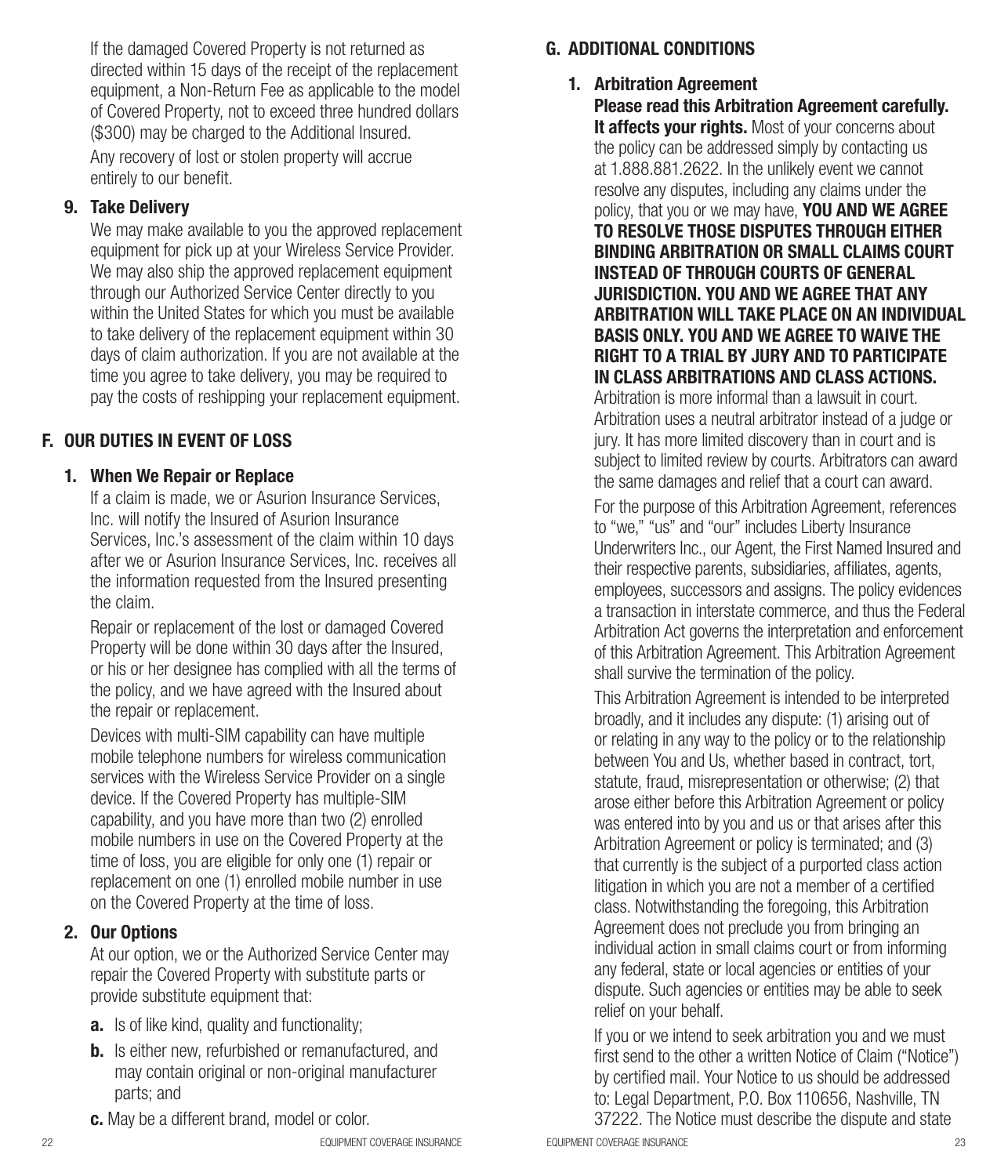the specific relief sought. If you and we do not resolve the dispute within 30 days of receipt of the Notice, you or we may initiate an arbitration proceeding with the American Arbitration Association ("AAA"). You can obtain the forms necessary to initiate an arbitration proceeding by visiting www.adr.org or by calling 1-800-778-7879. After we receive notice that you have commenced arbitration, we will reimburse you for payment of any filing fee to the AAA. If you are unable to pay a required filing fee, we will pay it if you send a written request by certified mail to: Legal Department, P.O. Box 110656, Nashville, TN 37222. The arbitration shall be administered by the AAA in accordance with the Commercial Arbitration Rules and the Supplementary Procedures for Consumer Related Disputes (the "Arbitration Rules") in effect at the time the arbitration is initiated and as modified by this Arbitration Agreement. You can obtain a copy of the Arbitration Rules by visiting www.adr.org or by calling 1-800-778-7879.

The arbitrator appointed by the AAA to decide the dispute is bound by the terms of this Arbitration Agreement. All issues are for the arbitrator to decide, including the scope of this Arbitration Agreement, with the exception that issues relating to the enforceability of this Arbitration Agreement may be decided by a court. Unless you and we agree otherwise, any arbitration hearings will take place in the county or parish of your billing address. If your dispute is for \$10,000 or less, you may choose to conduct the arbitration hearings either by submitting documents to the arbitrator or by appearing before the arbitrator in person or by telephone. If your dispute is for more than \$10,000, the right to arbitration hearings will be determined by the Arbitration Rules. We will pay all filing, administration and arbitrator fees for any arbitration initiated pursuant to this Arbitration Agreement, unless your dispute is found by the arbitrator to have been frivolous or brought for an improper purpose under Federal Rule of Civil Procedure 11(b). In that case, the payment of such fees shall be governed by the Arbitration Rules.

At the conclusion of the arbitration hearings, the arbitrator shall issue a written decision which includes an explanation of the facts and law upon which the decision is based. If the arbitrator finds in your favor and issues a damages award that is greater than the value of the last settlement offer made by us or if we made no settlement offer and the arbitrator awards you any damages, we will: (1) pay you the amount of the damages award or \$7,500, whichever is greater; and (2) pay your attorney, if any, twice the amount of the attorney's fees and the actual amount of any expenses reasonably incurred when pursuing your dispute in arbitration. You and we agree not to disclose any settlement offers to the arbitrator until after the arbitrator has issued the written decision. The

arbitrator may resolve any disputes regarding attorney's fees and expenses either during the arbitration hearings or, upon request, within 14 days of the arbitrator's written decision. While the right to the attorney's fees and expenses discussed above is in addition to any right you may have under applicable law, neither you nor your attorney may recover duplicate awards of attorney's fees and expenses. Although we may have the right under applicable law to recover attorney's fees and expenses from you if we prevail in the arbitration, we hereby waive the right to do so.

To the extent either declaratory or injunctive relief is sought in the arbitration, such relief can be awarded only to the extent necessary to provide the relief warranted by a party's individual claim. YOU AND WE AGREE THAT EACH MAY BRING CLAIMS AGAINST THE OTHER ONLY IN AN INDIVIDUAL CAPACITY AND NOT AS A PLAINTIFF OR CLASS MEMBER IN ANY PURPORTED CLASS OR REPRESENTATIVE **PROCEEDING.** Unless you and we agree otherwise, the arbitrator may not consolidate the dispute of another person with your or our dispute and may not preside over any form of a representative or class proceeding. If this specific provision of this Arbitration Agreement is found to be unenforceable, then the entirety of this Arbitration Agreement shall be null and void.

#### 2. Claim Authorization and Loss Payment

We or Asurion Insurance Services, Inc. has the right to settle the loss with the Insured or his or her designee.

No claims will be accepted unless authorized by Asurion Insurance Services, Inc.

All repairs and replacements must be made by the Authorized Service Center, unless we or our Agent gives the Insured other specific directions. In no event will Insureds be entitled to reimbursement for any out-ofpocket expenses.

#### 3. Cancellation

#### a. How An Additional Insured Cancels

An Additional Insured may cancel the coverage provided by notifying the Agent or First Named Insured who will advise the Agent.

#### b. How We Cancel

We may cancel the policy or change the terms and conditions only upon providing the First Named Insured and Additional Insured with at least thirty (30) days' notice or other period as required by law unless we cancel for the following reasons:

(1) We may cancel an Additional Insured under the policy upon fifteen (15) days' notice or other period as required by law for discovery of fraud or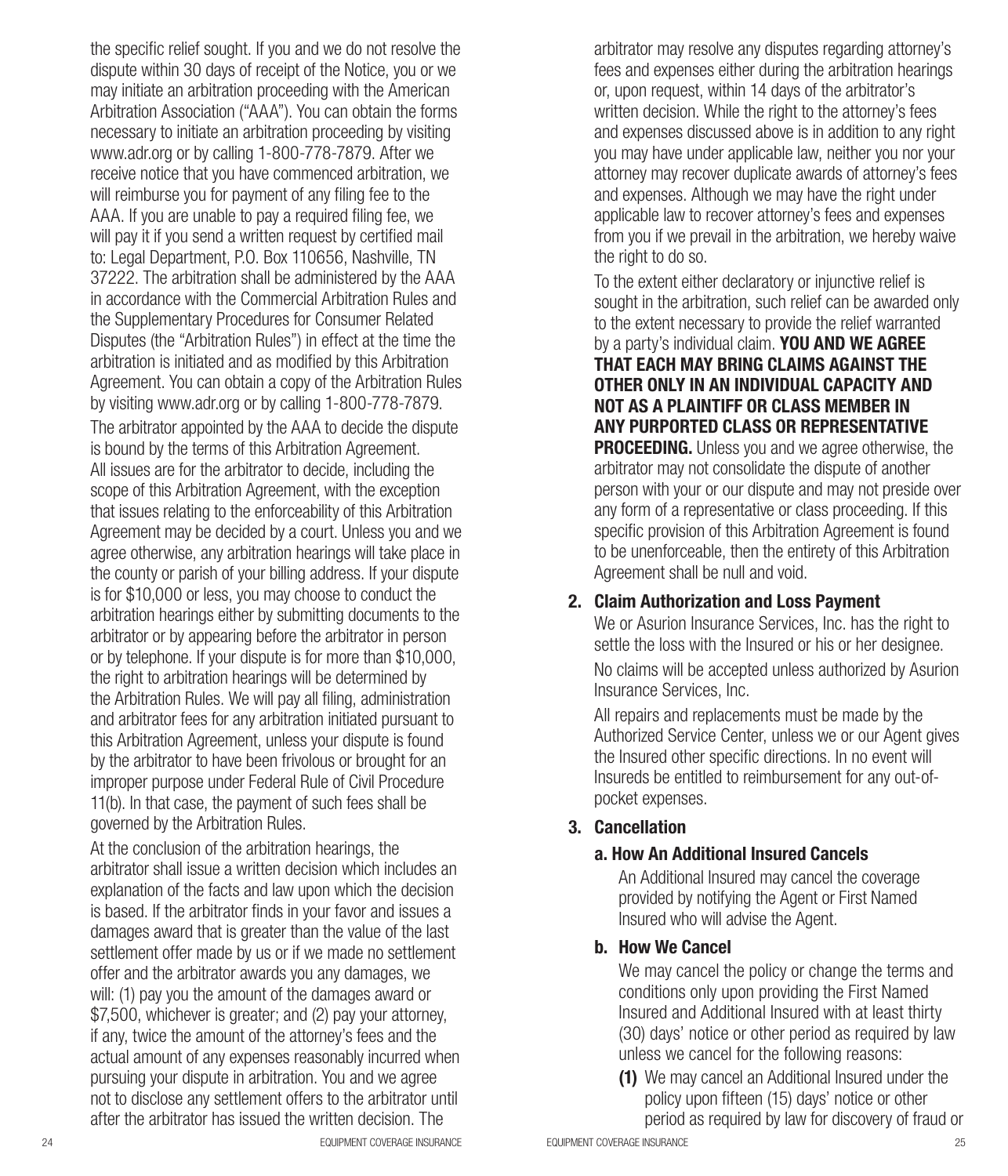material misrepresentation in obtaining coverage or in the presentation of a claim thereunder.

- (2) We may cancel an Additional Insured under the policy immediately or other period as required by law:
	- (a) for nonpayment of premium;
	- (b) if the Additional Insured ceases to have an active service with the First Named Insured; or
	- (c) if the Additional Insured exhausts the Aggregate Limit of liability, if any, under the terms of the policy and we send notice of cancellation to the Additional Insured within thirty (30) calendar days after exhaustion of the limit. However, if notice is not timely sent, enrollment shall continue notwithstanding the Aggregate Limit of liability until we send notice of cancellation to the Additional Insured.

#### c. How First Named Insured Cancels

If the policy is cancelled by the First Named Insured, the First Named Insured shall mail or deliver written notice to each Additional Insured advising the Additional Insured of the cancellation of the policy and the effective date of cancellation. The written notice shall be mailed or delivered to the Additional Insured at least thirty (30) days prior to the cancellation.

#### d. How Notice of Cancellation is Provided

Notices made pursuant to Section G.3.b. and c. shall be in writing and include the actual reason for cancellation and the effective date of cancellation. The coverage will end on that date.

Notices may be mailed or delivered to the First Named Insured at its mailing address. Notices may be mailed or delivered to the affected Additional Insureds' last known mailing or electronic addresses on file with us.

We or the First Named Insured shall maintain proof of mailing in a form authorized or accepted by the United States Postal Service or other commercial mail delivery service. We or the First Named Insured may comply with Section G.3.b. and c. by providing such notice or correspondence to the First Named Insured or its Additional Insureds by electronic means. If accomplished through electronic means, we or the First Named Insured shall maintain proof that the notice or correspondence was sent.

The First Named Insured agrees to pay or act as delivery agent for notice of cancellation to all Additional Insureds.

#### e. Return Premiums, If Any

If the policy is canceled, any refunds due will be on a pro rata basis. The cancellation will be effective even if the refund has not been made or offered.

#### 4. Eligibility

- **a.** To be eligible for coverage you must 1. be a valid, active and current subscriber of the Wireless Service Provider or an approved user of a mobile number on a valid, active and current account with the Wireless Service Provider for which the account holder has authorized coverage; 2. not have engaged in fraud or abuse with respect to this or a similar communications equipment insurance program; and 3. not be in breach of any material term of the policy, including but not limited to failure to return damaged Covered Property when requested in conjunction with a loss.
- **b.** If you request enrollment of coverage and your request is approved by us, your coverage is retroactive to the date of your application. The successful completion of a test call to the Covered Property may be required prior to our approval. Eligibility for enrollment after initial activation may be subject to limitations.

#### 5. Changes

The First Named Insured, on its own behalf and on behalf of the Additional Insureds, is authorized to make changes in the terms of the policy with our consent. The policy's terms can be amended or waived only by endorsement issued by us and made a part of the policy.

If notice of such changes is mailed, proof of mailing will be sufficient proof of notice.

#### 6. Concealment, Misrepresentation or Fraud

The policy is voidable in any case of fraud, intentional concealment or misrepresentation of a material fact, by either the First Named Insured or any Additional Insured or their designee at any time, concerning:

- a. The policy;
- **b.** The Covered Property;
- c. The Insured's interest in the Covered Property; or
- **d.** A claim under the policy; but only with respect to their coverage.

#### 7. Conformity To Statute

We agree that any terms of the policy not in conformity with the statutes of the state in which the policy is issued are amended to conform to those applicable state statutes.

26 **EQUIPMENT COVERAGE INSURANCE COVERAGE INSURANCE EQUIPMENT COVERAGE INSURANCE**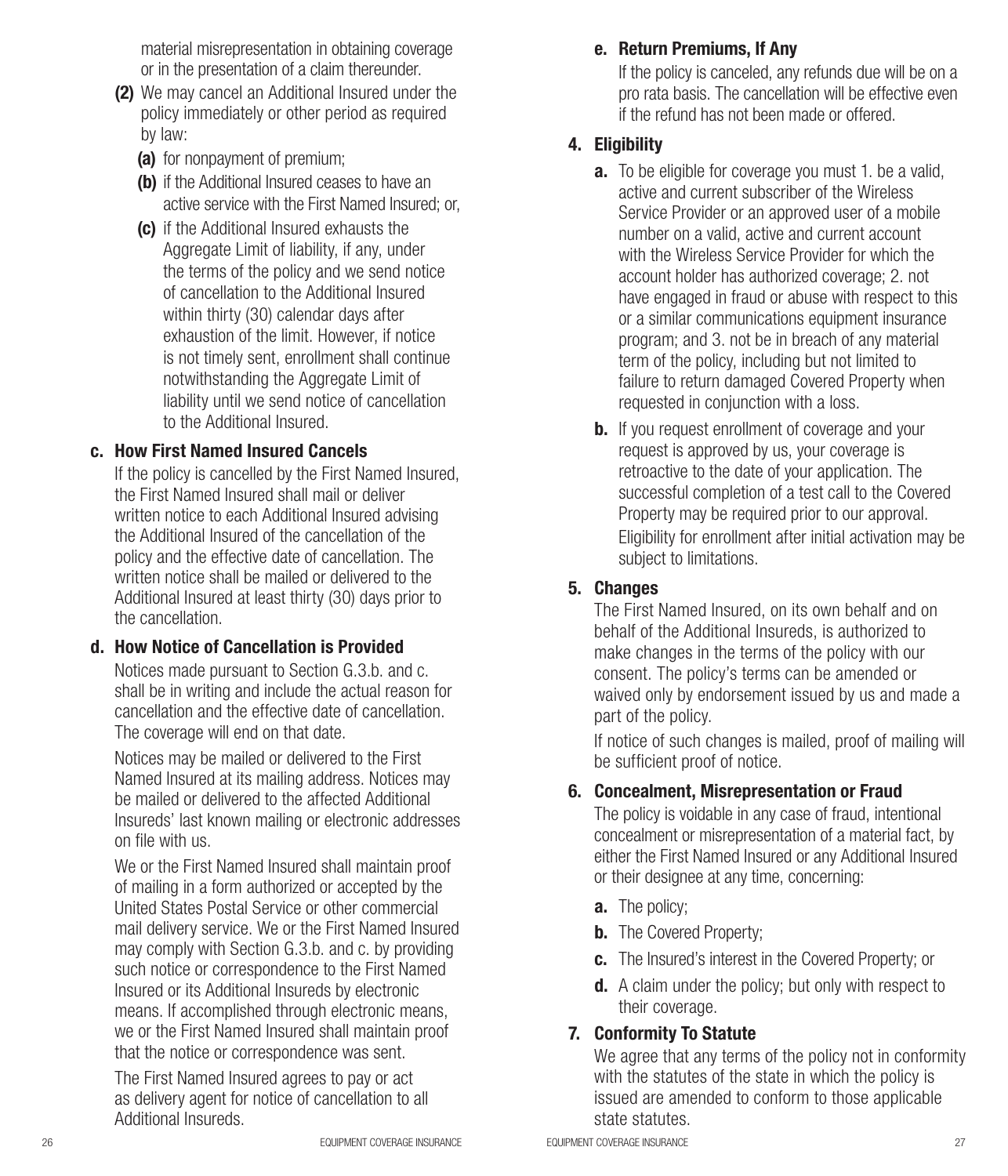#### 8. Benefit Only Available To Insureds

No person or organization, other than an Insured, will benefit from the insurance. We may provide you access to other limited benefits or services related to your Covered Property where available. These may include: property location or recovery services; data management or recovery services; equipment service and maintenance; reduced cost upgrade or purchase benefits or other services provided through your Wireless Service Provider or other authorized service facilities.

#### 9. Legal Action Against Us

No one may bring a legal action against us under the policy unless:

- **a.** There has been full compliance with all the terms of the policy;
- **b.** The action is brought within 2 years after the Insured has knowledge of the loss or damage;
- c. The action is brought in compliance with Section G.1.

#### 10. Liberalization

If we adopt any revision in the policy which would broaden the Coverage under the policy without additional premium within 60 days prior to or during the policy period, the broadened coverage will immediately apply to the policy.

#### 11. Premiums

- **a.** The First Named Insured is responsible for the payment of all premiums.
- **b.** Within fifteen days after the end of each month, the First Named Insured:
	- (1) Will report to the Agent the total number of Covered Property units that were covered under the policy as of the last day of that month; and
	- (2) Will remit the monthly premium to us through the Agent based on that report.

For Line Based Coverage, the monthly premium will be calculated by multiplying the Monthly Premium Rate per unit of Covered Property by the total number of such units.

For Account Based Coverage, the monthly premium will be calculated by summing the applicable Monthly Premium Rates for accounts enrolled in Account Based Coverage.

c. The First Named Insured may request that Additional Insureds be billed for the Monthly Premium Rate applicable to their Covered Property. If the First Named Insured provides monthly billing and collection services for the Agent, all funds collected by the First Named Insured are our property.

We may examine and audit the First Named Insured's books and records relating to such premium payments and reporting at any time during the policy period and up to three years afterward.

#### 12. Transfer of Rights and Duties Under The Policy (Assignment)

No rights and duties under the policy may be transferred without our written consent.

#### 13. Transfer of Rights of Recovery Against Others To Us (Subrogation)

If after we have made good the covered loss or damage, any Insured has rights to recover damages from another, and those rights are transferred to us to the extent of our cost of repair or replacement. The Insured must do everything necessary to secure our rights and must do nothing after loss or damage to impair them.

#### DISCLOSURE – TERRORISM RISK INSURANCE ACT

In accordance with the Terrorism Risk Insurance Act, including all amendments, ("TRIA" or the "Act"), we are required to provide you with a notice of the portion of your premium attributable to coverage for "certified acts of terrorism," the federal share of payment of losses from such acts, and the limitation or "cap" on our liability under the Act.

**Disclosure of Premium:** The Company has made available coverage for "certified acts of terrorism" as defined in the Act. If purchased, the portion of your premium attributable to coverage for "certified acts of terrorism" is shown in the Declarations, Declarations Extension Schedule or elsewhere by endorsement in your policy.

Federal Participation In Payment Of Terrorism Losses: If an individual insurer's losses from certified acts of terrorism exceed a deductible amount specified in the Act, the federal government will reimburse the insurer for the Federal Share of losses paid in excess of the deductible, but only if aggregate industry losses from such acts exceed the "Program Trigger". The Federal Share and Program Trigger: From Calendar Year 2021 through Calendar Year 2027, the Federal Share is 80% and the Program Trigger is \$200,000,000.

Cap On Insurer Participation In Payment Of Terrorism **Losses:** If aggregate insured losses attributable to "certified" acts of terrorism" exceed \$100 billion in a calendar year and we have met our deductible under the Act, we shall not be liable for the payment of any portion of the amount of such losses that exceeds \$100 billion. Nor shall Treasury make any payment for any portion of the amount of such losses that exceeds \$100 billion, and in such case, insured losses up to that amount are subject to pro rata allocation in accordance with procedures established by the Secretary of the Treasury.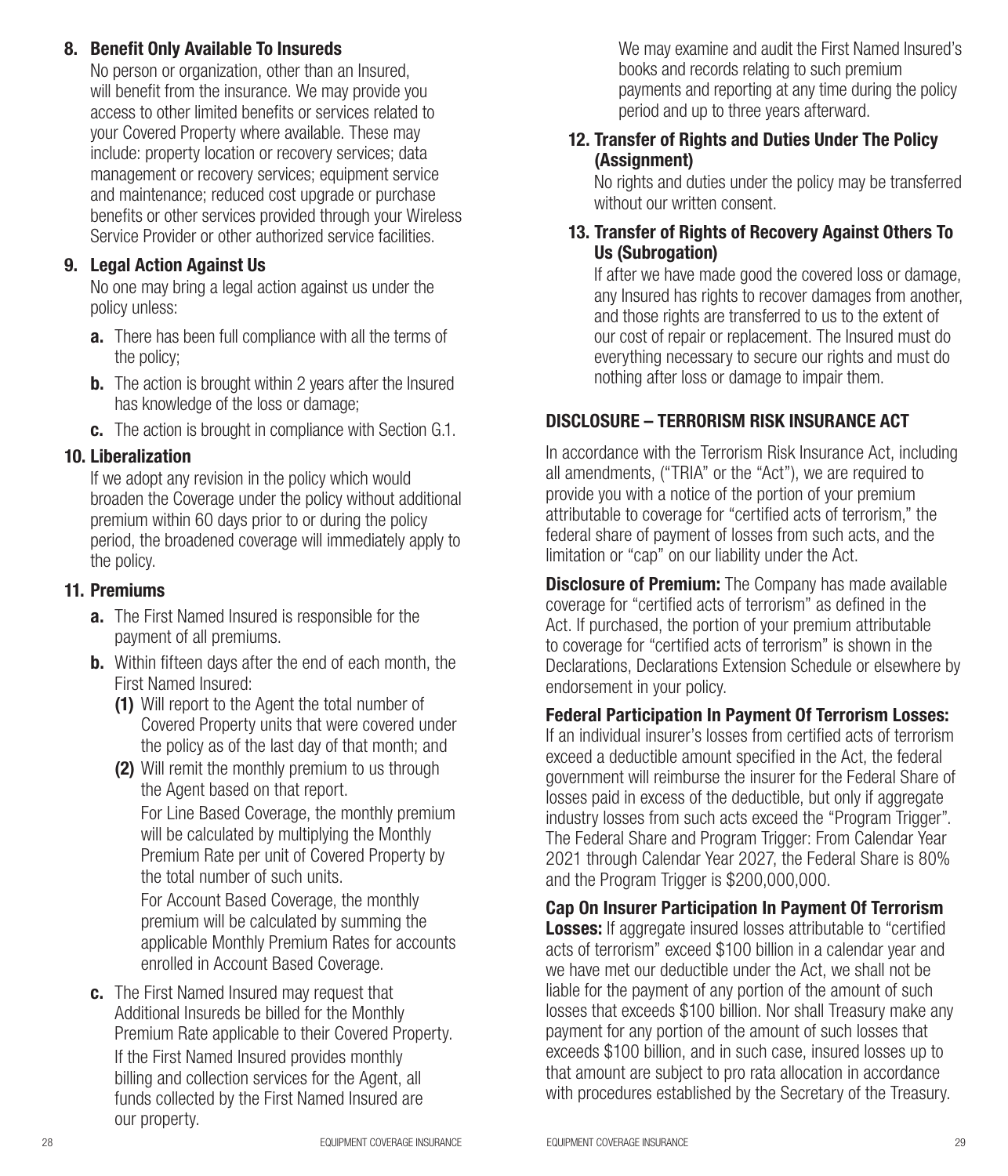## STATE CHANGES TO THE LIBERTY INSURANCE UNDERWRITERS INC. WIRELESS COMMUNICATIONS EQUIPMENT COVERAGE INSURANCE POLICY

This document summarizes state required changes to the Terms and Conditions of the Wireless Communications Equipment Coverage Insurance Policy ("Policy") for Liberty Insurance Underwriters Inc. in all states except the following: In Georgia, LM General Insurance Company; In Indiana, Indiana Insurance Company; In Louisiana, Liberty Personal Insurance Company; In New Jersey, Liberty Mutual Mid-Atlantic Insurance Company.

#### Cancellation

The states listed below required us to amend or add to certain provisions of the Policy related to cancellation by the insurer that are found in ADDITIONAL CONDITIONS 3.b. ("How We Cancel"). These required state amendments were either changes to the number of days' notice required to be given for particular reason(s) for cancellation or additional language to the provision. Each state's amendment is described below.

If your state is **NOT** listed, it did not amend ADDITIONAL CONDITIONS 3.b. and all reasons for cancellation and the required notices listed in ADDITIONAL CONDITIONS 3.b. apply to you as outlined in the Policy Terms and Conditions. If your state IS listed below, ADDITIONAL CONDITIONS 3.b. as outlined in the Policy Terms and Conditions applies to you with the below changes or additions incorporated into ADDITIONAL CONDITIONS 3.b.

Colorado, Connecticut, Kansas and Mississippi: We may cancel your coverage for nonpayment of premium with at least 15 days' notice.

Georgia, Hawaii, Illinois and Ohio: We may cancel or change the terms and conditions with at least 60 days' notice unless we cancel for other reasons set forth in the policy.

**Idaho**: You are entitled to reject changes to the terms and conditions and receive a pro-rata refund within 60 days' from our receipt of your notice.

**Iowa**: We will continue enrollment until 30 calendar days after notice of cancellation is provided to the Additional Insured if timely notice of cancellation was not sent following the Additional Insured's exhaustion of the Aggregate Limit of Liability.

**Maryland**: We may cancel or change the terms and conditions with at least 60 days' notice unless we cancel for other reasons set forth in the policy. We may cancel your coverage for nonpayment of premium with at least 10 days' notice. We

may cancel with at least 45 days' notice for fraud or material misrepresentation. We will send notice within 15 business days if the aggregate limit is exhausted. Notice will not be sent if substantially similar coverage has been obtained from another insurer without any lapse of coverage. The Wireless Service Provider must give 45 days' notice if it cancels.

**Montana**: We may cancel your coverage for nonpayment of premium with at least 10 days' notice.

Nebraska: We may cancel or change the terms and conditions with at least 60 days' notice unless we cancel for other reasons set forth in the policy. We may cancel your coverage for nonpayment of premium with at least 15 days' notice.

Nevada: We may cancel with at least 10 days' notice for fraud or material misrepresentation.

**New York:** We may cancel or change the terms and conditions with at least 60 days' notice unless we cancel for other reasons set forth in the policy. We may cancel your coverage for nonpayment of premium with at least 15 days' notice. We will send notice within 15 business days if the aggregate limit is exhausted. Notice will not be sent if substantially similar coverage has been obtained from another insurer without any lapse of coverage.

North Dakota: We may change the terms and conditions with at least 30 days' notice. If coverage has been in effect for less than 90 days, we may cancel for any reason with at least 10 days' notice or at least 30 days' for fraud or intentional misrepresentation. If coverage has been in effect for 90 days or more, we may cancel with at least 10 days' notice for nonpayment of premium, and at least 30 days' notice for: fraud or misrepresentation; actions that substantially increase or change the risk; refusal to eliminate known conditions that increase the potential for loss, after notification; substantial change in risk assumed, unless reasonably foreseen; our loss of reinsurance; or a determination by the insurance commissioner that the continuation of the coverage could place us in violation of North Dakota insurance laws. We may elect not to renew the policy with at least 60 days' notice. We will not mail or deliver notice of nonrenewal if you have obtained substantially similar coverage or accepted replacement coverage from another insurer.

**Oregon:** We may cancel or change the terms and conditions with at least 60 days' notice unless we cancel for other reasons set forth in the policy. We may cancel your coverage for nonpayment of premium with at least 15 days' notice.

**Pennsylvania:** We may cancel or change the terms and conditions with at least 60 days' notice unless we cancel for other reasons set forth in the policy. We may cancel your coverage for nonpayment of premium with at least 30 days' notice.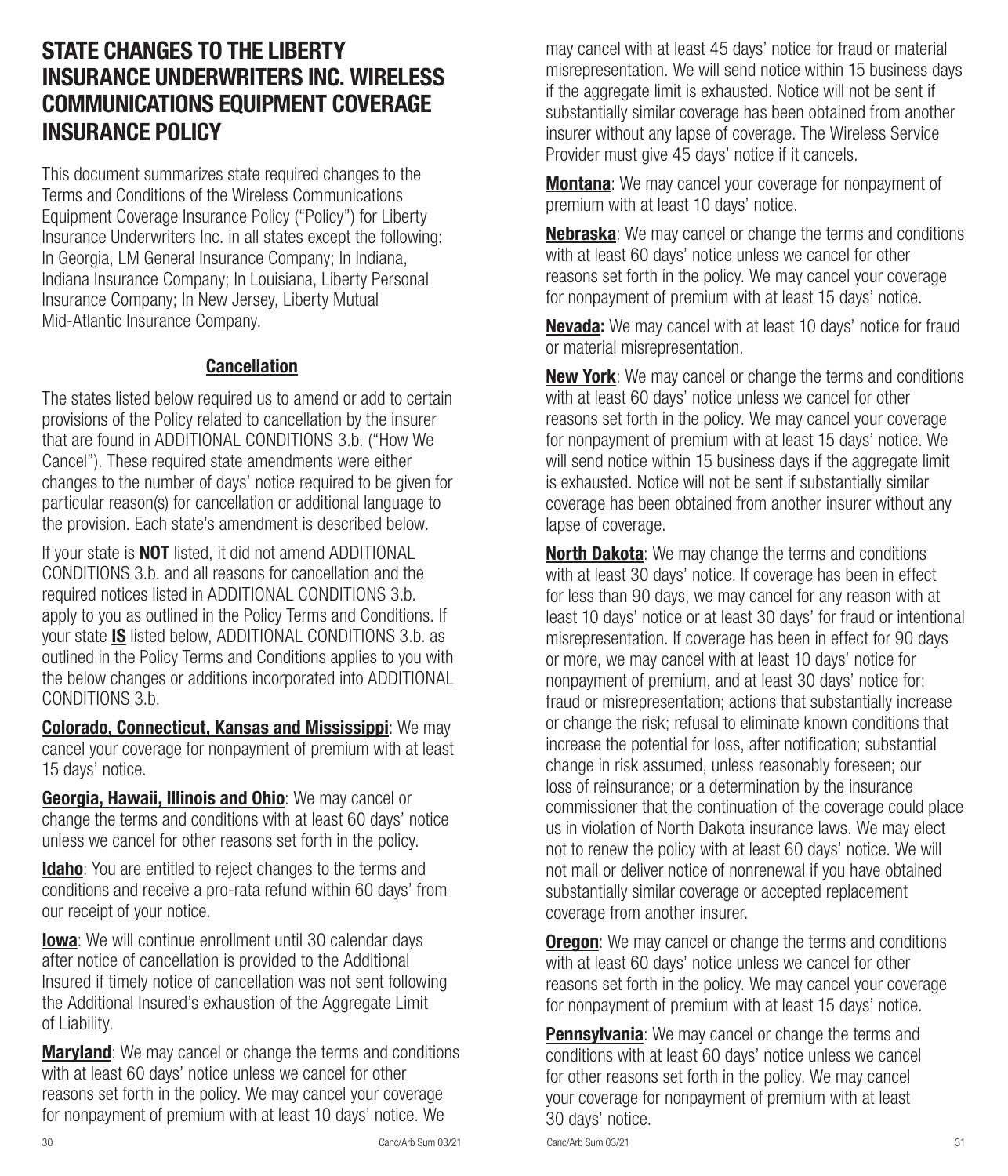**South Dakota:** We may cancel or change the terms and conditions with at least 20 days' notice unless we cancel for other reasons set forth in the policy. We may cancel your coverage for nonpayment of premium or for fraud or material misrepresentation with at least 20 days' notice.

Utah: We may cancel with at least 30 days' notice for fraud or material misrepresentation in obtaining coverage or in the presentation of a claim thereunder.

Washington: We may cancel or nonrenew the policy or change the terms and conditions with at least 30 days' notice unless we cancel for other reasons set forth in the policy. We may cancel your coverage for nonpayment of premium with at least 10 days' notice. We may not increase premiums or deductibles or otherwise restrict coverage more than once in any 6 month period.

Wyoming: We may cancel your coverage for nonpayment of premium at least 10 days' notice. We may cancel immediately for fraud or material misrepresentation.

#### Arbitration

Certain states required us to amend or add to certain provisions found in ADDITIONAL CONDITIONS G.1. ("Arbitration Agreement") of the Policy as described below. If your state is not listed, it did not amend ADDITIONAL CONDITIONS G.1., and all of the provisions of ADDITIONAL CONDITIONS G.1. apply as outlined in the Policy Terms and Conditions.

Arkansas and South Dakota: In the event a dispute has arisen, arbitration is voluntary and nonbinding, resolved before a single Arbitrator, in your county or place of business, and governed by the American Arbitration Association ("AAA") in accordance with its Wireless Industry Rules and Procedures in effect at the time the arbitration is agreed to. (All other terms of Paragraph 1, G. ADDITIONAL CONDITIONS apply.)

District of Columbia, Kansas, Montana, Oklahoma, and

**Vermont:** Arbitration is voluntary and non-binding provided you reject the arbitration decision in writing to us within fortyfive (45) days of the decision. (All other terms of Paragraph 1, G. ADDITIONAL CONDITIONS apply.)

Georgia, Louisiana and Nevada: The "Arbitration" Agreement" provision does not apply.

Kentucky, Maine and Wyoming: Arbitration is non-binding provided you reject the decision and file a legal proceeding in the appropriate federal, state or local court, based on the same issue and facts as raised by you in the arbitration proceeding within forty-five (45) days of the decision. Under no circumstances shall a legal proceeding be filed in a federal, state or local court until such time as both you and we first address our disagreement in an arbitration proceeding and obtain an arbitration award pursuant to this arbitration provision. (All other terms of Paragraph 1, G. ADDITIONAL CONDITIONS apply.)

**Massachusetts:** Arbitration is voluntary.

**Missouri:** Arbitration is voluntary. If you and we agree to arbitrate, then you and we agree that the resolution of the dispute will be governed by the Arbitration Agreement. (All other terms of Paragraph 1, G. ADDITIONAL CONDITIONS apply.)

**Oregon:** Arbitration is non-binding provided you reject the decision and file a legal proceeding in the appropriate federal, state or local court, based on the same issue and facts as raised by you in the arbitration proceeding within forty-five (45) days of the arbitrator's award. Under no circumstances shall a legal proceeding be filed in a federal, state or local court until such time as both you and we first address our disagreement in an arbitration proceeding and obtain an arbitration award pursuant to this arbitration provision. Any arbitration shall be administered in accordance with the Arbitration Rules unless any procedural requirement of the Arbitration Rules is inconsistent with the Oregon Uniform Arbitration Act in which case the Oregon Uniform Arbitration Act shall control. (All other terms of Paragraph 1, G. ADDITIONAL CONDITIONS apply.)

Washington: 1) Arbitration is non-binding provided you reject the arbitration decision in writing to us within forty-five (45) days of the arbitrator's award. Under no circumstances shall a legal proceeding be filed in a federal, state or local court until such time as both you and we first address our disagreement in an arbitration proceeding and obtain an arbitration award pursuant to this arbitration provision. 2) The following sentence is deleted from Paragraph 1, G. ADDITIONAL CONDITIONS: This policy evidences a transaction in interstate commerce, and thus the Federal Arbitration Act governs the interpretation and enforcement of this Arbitration Agreement. (All other terms of Paragraph 1, G. ADDITIONAL CONDITIONS apply.)

West Virginia: Arbitration is voluntary. Each party will select an arbitrator. The two arbitrators will select a third arbitrator. If they cannot agree upon the selection of a third arbitrator within 30 days, both parties must request the selection of a third arbitrator be made by a judge of a court having jurisdiction. A decision agreed to by any two will be binding. Payment of the arbitrator's fee shall be made by us if coverage is found to exist. If coverage is not found, each party will: (a) pay its chosen arbitrator; and (b) bear the other expenses of the third arbitrator equally.

#### **Miscellaneous**

**Michigan: The following notice is required:** This policy is exempt from the filing requirements of section 2236 of the insurance code of 1956, 1956 PA 218, MCL 500.2236.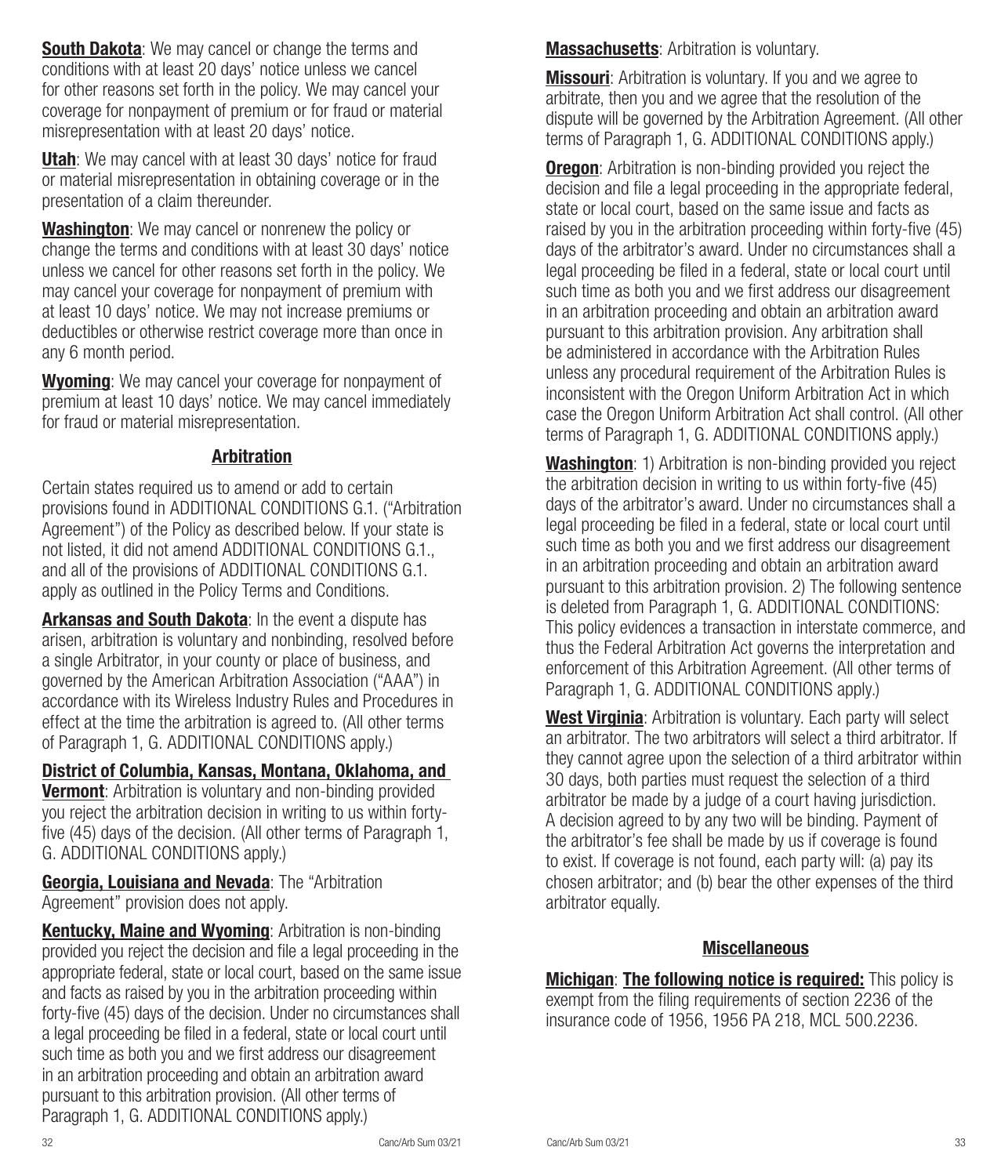#### Service Contract

Not available in Florida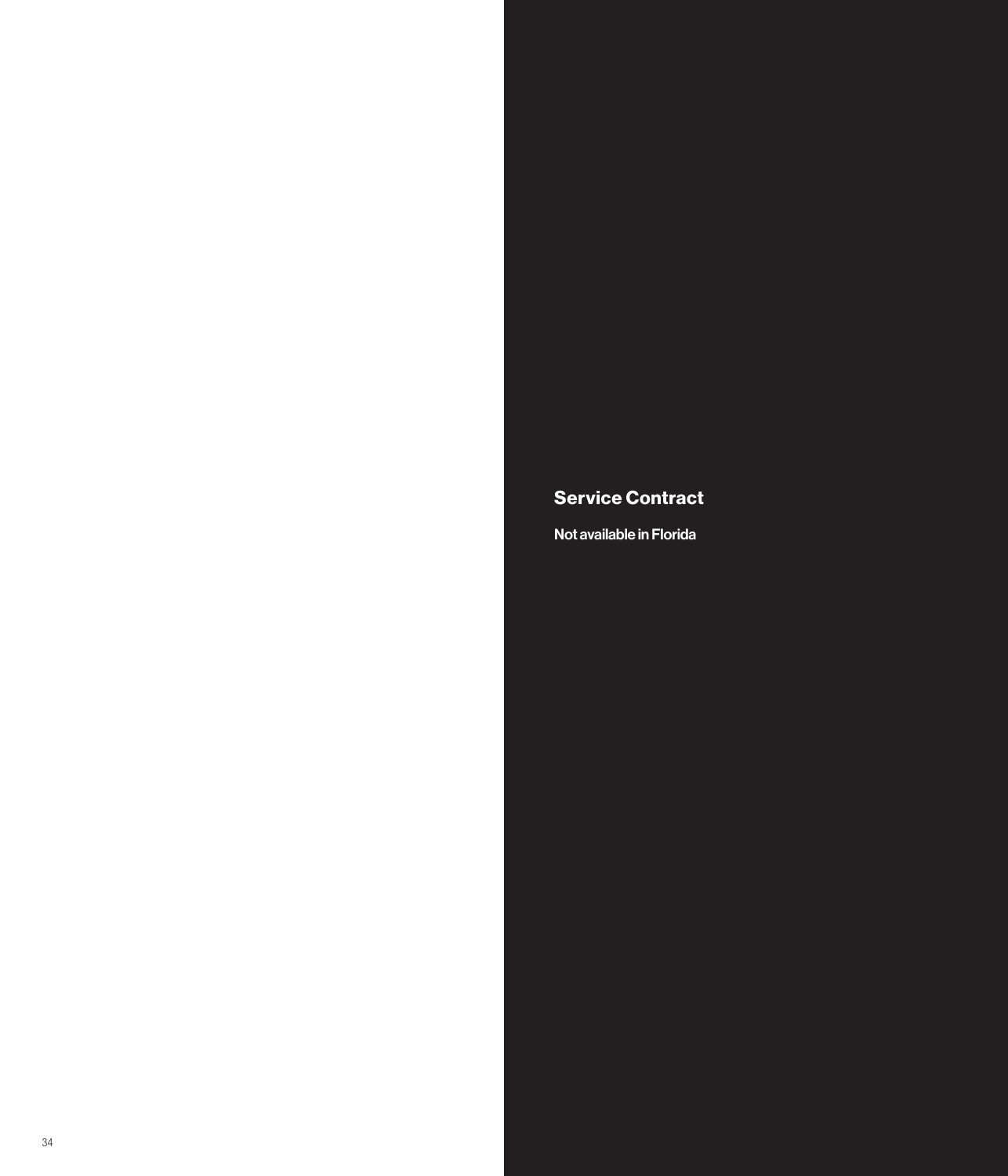## SERVICE CONTRACT

#### I. FEE:

You will be billed a monthly fee in the amount of \$4.15, in advance, to receive this Service Contract unless you purchase this protection as part of a program bundle. If you purchase this protection as a part of a program bundle your charges will be as listed below:

| <b>Program</b><br><b>Name</b>                                                   | <b>Program</b><br><b>Price</b> | <b>Service</b><br><b>Contract</b><br><b>Price</b> |
|---------------------------------------------------------------------------------|--------------------------------|---------------------------------------------------|
| Total<br><b>Equipment</b><br><b>Coverage</b>                                    | \$8.40 or \$11.40              | \$4.15                                            |
| <b>Verizon Mobile</b><br><b>Protect</b>                                         | \$14 or \$17                   | \$4.15                                            |
| <b>Total Mobile</b><br><b>Protection</b><br>for Business                        | \$13 or \$16                   | \$4.15                                            |
| <b>Verizon Mobile</b><br><b>Protect</b><br><b>Multi-Device</b>                  | \$50                           | \$10.65<br>$(3-10$ lines)                         |
| <b>Total Mobile</b><br><b>Protection</b><br><b>Multi-Device</b><br>for Business | \$49<br>$(3-10$ lines)         | \$10.65<br>$(3-10$ lines)                         |
|                                                                                 | \$149<br>(11-24 lines)         | \$33.90<br>$(11-24$ lines)                        |
|                                                                                 | \$299<br>$(25-49$ lines)       | \$55.35<br>$(25-49$ lines)                        |

The fee for this Service Contract is based on the device protection program you select.

Verizon Wireless may change the monthly charge, the administration, or the terms and conditions of this Service Contract from time to time upon thirty (30) days written notice to you. Your continued payment of the charges, after such notice, constitutes your acceptance of any changes. If you change your protection program selection, the fee may change. PLEASE REFER TO SECTION XII. OF THIS SERVICE CONTRACT FOR STATE SPECIFIC PROVISIONS THAT MAY APPLY TO YOU.

#### II. WHAT THIS SERVICE CONTRACT COVERS:

During the term of the Service Contract, Verizon Wireless will pay for the cost of expedited shipping of your individually owned wireless device (hereinafter the "Product") in the event you require a replacement. If there is a defect (including pre-existing) in the material and/or workmanship of your Product after the original equipment manufacturer's warranty, and the Product has been subject only to normal use and service, Verizon Wireless agrees to, at its sole discretion, repair it, or replace it with a device of comparable kind and quality at no charge, provided that you return it in accordance with the terms of this Service Contract. If failure occurs in the Product's battery due to defect in the material and/or workmanship, after the original equipment manufacturer's warranty, Verizon Wireless will repair, or at its sole option, replace, the battery. The replacement device you receive may be a new or reconditioned device of equal or comparable value to the Product. Non-original manufacturer's parts may be used in reconditioned devices or in covered repairs. All Products replaced by Verizon Wireless shall become the property of Verizon Wireless. THIS SERVICE CONTRACT COVERS THE WIRELESS DEVICE ONLY AND NOT ITS ACCESSORIES, INCLUDING THOSE CONTAINED WITHIN THE PRODUCT IN THE ORIGINAL PACKAGING FROM THE ORIGINAL EQUIPMENT MANUFACTURER.

#### III. WHAT THIS SERVICE CONTRACT DOES NOT COVER:

- A. Defects or damage resulting from use of the Product in other than its normal and customary manner;
- B. Defects or damage from misuse, abuse, accident or neglect;
- C. Defects or damage from improper operation, maintenance, installation, adjustment or any alteration or modification of any kind;
- D. Products disassembled or repaired in such a manner as to adversely affect performance or prevent adequate inspection and testing to verify any claim;
- E. Products with labels removed or illegible serial numbers;
- F. Defects or damage due to spills of or immersion in food or liquid:
- G. Scratches on all plastic surfaces and externally exposed parts resulting from normal use;
- H. Damage resulting from normal wear and tear;
- I. Defects or damage covered by the original equipment manufacturer's warranty; and/or
- J. Damage caused by abuse, intentional acts, or the use of the Product in a manner inconsistent with the use for which it was designed, intended or advised by the original equipment manufacturer or that would void such manufacturer's warranty.

#### IV. HOW LONG THIS SERVICE CONTRACT LASTS:

Verizon Wireless will provide the benefits described in Paragraph ll. beginning on the date your Verizon Wireless service is activated on the Product and the services under this Service Contract are added to your account, and will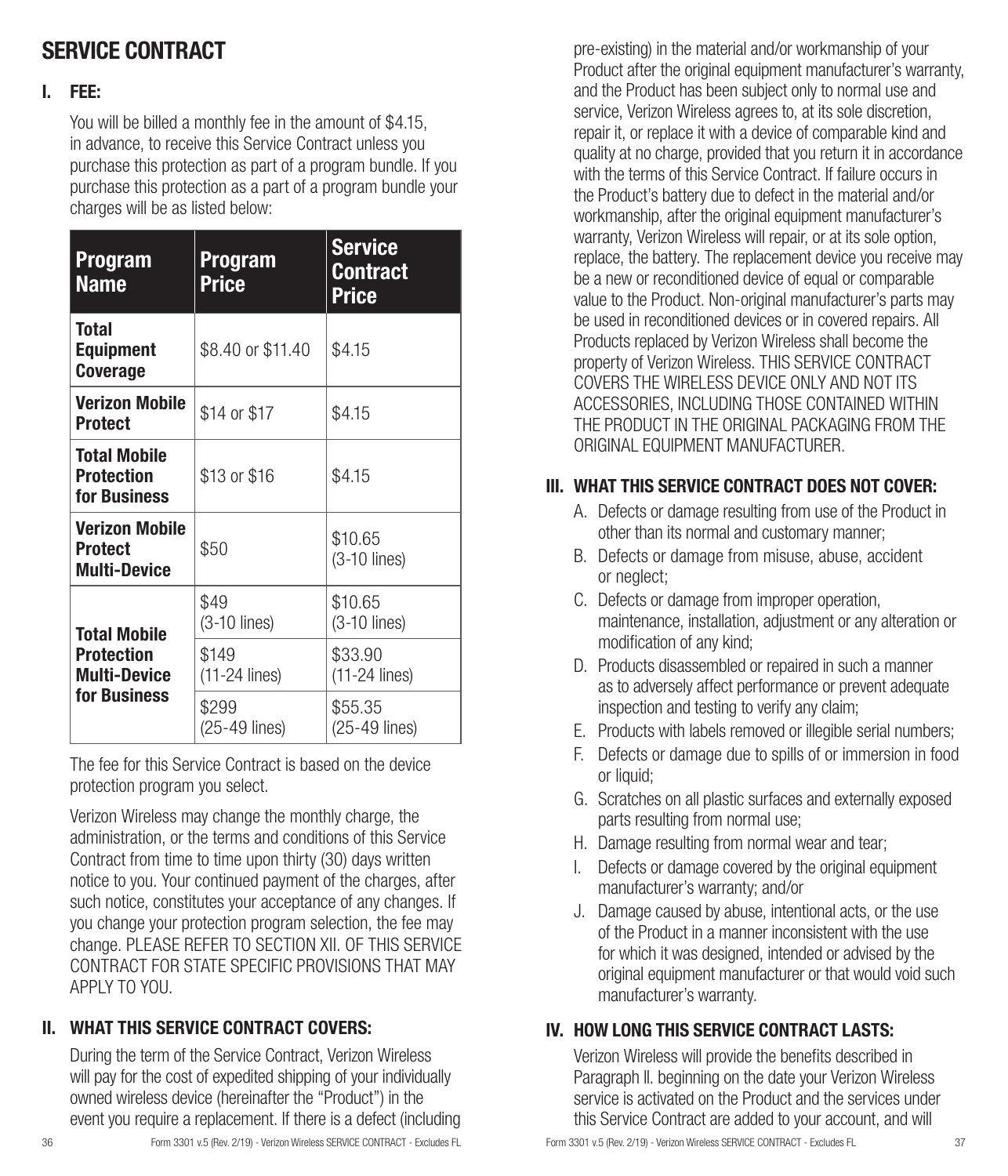continue to provide such benefits on a month-to-month basis for as long as you subscribe to this program or for the duration of your continuous active service with Verizon Wireless using the Product, whichever occurs first. Activation will be deemed to be no later than fifteen (15) days from the date of delivery of the Product to you, the owner.

#### V. HOW TO GET YOUR PRODUCT REPAIRED OR REPLACED UNDER THIS SERVICE CONTRACT:

At Verizon Wireless' sole discretion, claim fulfillment will be provided at select Verizon Wireless operated retail stores, or by calling Verizon Wireless at (800) 922-0204 (toll free from a landline phone). Your Product may be repaired or replaced at a Verizon Wireless Authorized Repair Facility. If there are no Verizon Wireless Authorized Repair Facilities available in your area, Verizon Wireless will provide you with a replacement device. In the event Verizon Wireless arranges for the repair of the Product, you may be required to deliver your Product for repair as directed by Verizon Wireless. If Verizon Wireless arranges for the replacement of your Product,the replacement device will be shipped directly to you within five (5) business days, or you may be required to pick-up the replacement device at a Verizon Wireless retail location in your area. Once you receive your replacement device, you must return your defective Product to Verizon Wireless in the shipping package we include with the replacement device within five (5) days. If you do not return your defective Product or if you return a Product that is not covered pursuant to Section III of this Service Contract, you will be charged up to the full retail price of the replacement device, which may exceed \$800. However, if you are notified by us that your Product is damaged due to something that is not covered by this Service Contract, you may return the replacement device to Verizon Wireless in the shipping package it came in to avoid being charged the value of the replacement device. Replacement devices and accessories returned must be in like-new condition to avoid being charged a fee.

#### VI. REQUIRED CLAIM SERVICE FEE:

For covered claims, a non-refundable claim service fee, and any applicable taxes, is payable at the time of claim, as set forth in the schedule below:

| <b>Repair and Replacement Fees</b>                                      |      |  |
|-------------------------------------------------------------------------|------|--|
| Repair:                                                                 | \$0  |  |
| <b>Replacement:</b>                                                     |      |  |
| <b>Tier 1 Smartphones</b>                                               | \$49 |  |
| <b>Tier 2 Smartphones, Watches,</b><br><b>Basic Phones, and Tablets</b> | \$0  |  |

## VII. YOUR OBLIGATIONS UNDER THIS SERVICE CONTRACT:

You must use the Product in a normal way; you must protect against further damage to the Product if there is a covered defect; you must follow the Product's instruction manual.

#### VIII. HOW AND WHEN YOU OR WE MAY TERMINATE THIS SERVICE CONTRACT:

Subject to any State Specific Requirements set forth in Section XII, we may terminate this Service Contract at any time. You may terminate this Service Contract at any time by visiting any Verizon Wireless operated retail location, calling (800) 922-0204 (toll free from a landline phone), or by visiting the MyVerizon page at verizonwireless.com and requesting cancellation. If your wireless service with Verizon Wireless is terminated or expires for any reason, you will be deemed to have terminated this Service Contract. If Verizon Wireless terminates this Service Contract you will receive a prorated refund of the most recent monthly fee paid. Cancellation of this Service Contract by Verizon Wireless will be effective no less than thirty (30) days after you receive notice of cancellation. The notice will state the effective date of and reason for cancellation. If you terminate this Service Contract within thirty (30) days of activation of service or other authorized enrollment under this Service Contract plan, whichever is later, and no claim has been made hereunder you will receive a full refund of any amounts paid for it. If you cancel this Service Contract within this time period we will provide you with a refund no later than thirty (30) days after you notify us that you wish to cancel. If we do not provide the refund to you within this time period, you are entitled to receive a refund in the amount of what you paid, plus an extra ten percent (10%) for each month in which the refund is not provided to you. If you terminate this Service Contract more than thirty (30) days after activation of service or other authorized enrollment under this Service Contract plan, whichever is later, or if a claim has been paid during that period, you will receive a prorated refund of the most recent monthly fee paid.

#### IX. OTHER CONDITIONS:

This Service Contract is extended to the original owner only and may not be assigned or transferred to a subsequent owner. This is Verizon Wireless' complete Service Contract for your Product. Verizon Wireless assumes no obligation or liability for additions or modifications to this Service Contract unless made in writing and signed by an officer of Verizon Wireless. Verizon Wireless does not warrant the installation, maintenance or service of the Product accessories, removable batteries or parts.

A. Verizon Wireless is not responsible in any way under this Service Contract for any ancillary/peripheral equipment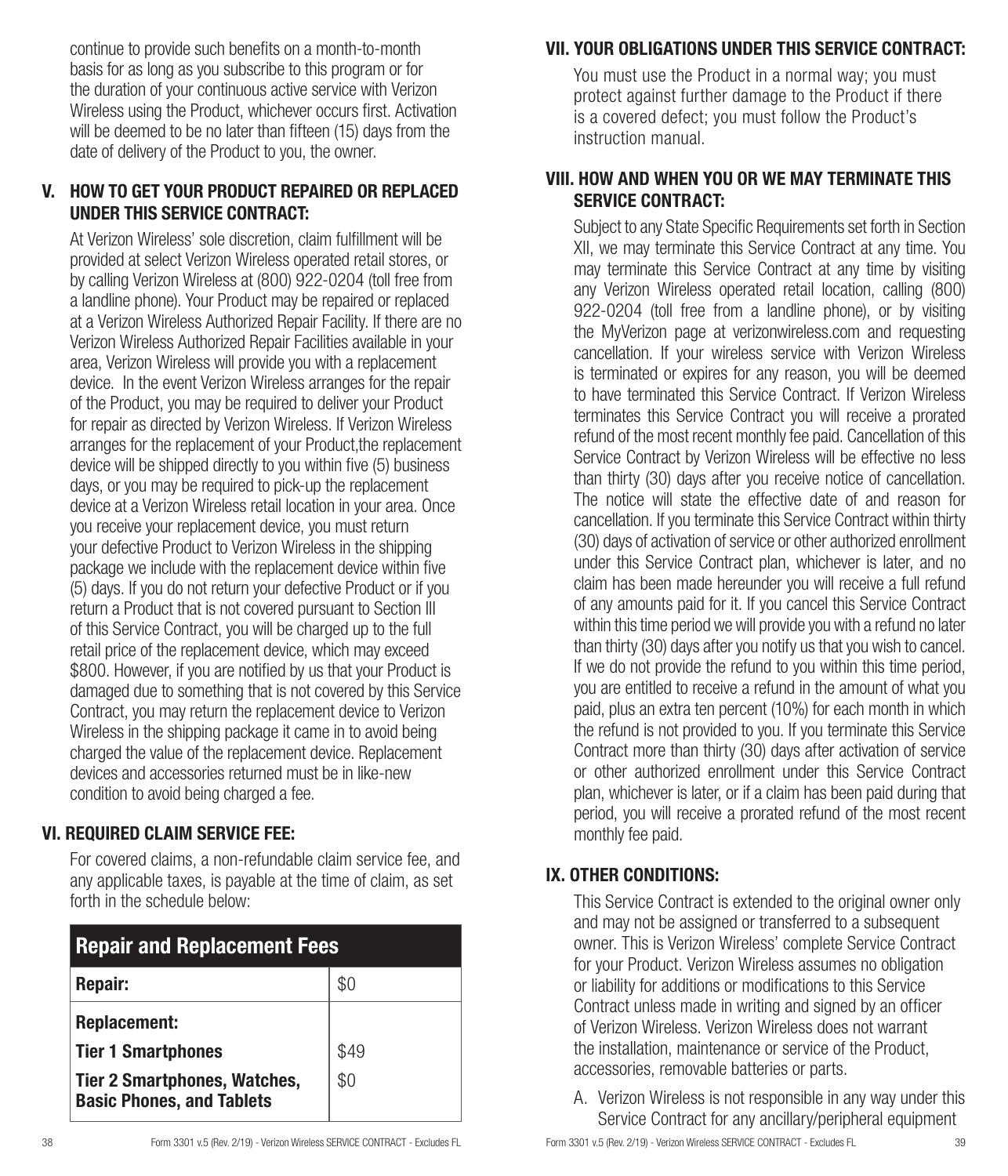attached to or used in connection with the Product, or for operation of the Product with any ancillary/ peripheral equipment. All such equipment is expressly excluded from this Service Contract. Furthermore, Verizon Wireless is not responsible for any damage to the Product resulting from the use of ancillary/peripheral equipment not included with the Product in the original packaging from the original equipment manufacturer.

- B. When the Product is used in conjunction with ancillary/ peripheral equipment not included with the Product in the original packaging from the original equipment manufacturer, Verizon Wireless does not warrant and shall not supply service in connection with the operation of the Product/peripheral/ancillary combination, and Verizon Wireless will honor no claim where the Product is used in such a combination and it is determined by Verizon Wireless that there is no fault with the Product. Verizon Wireless specifically disclaims any responsibility for any damage caused in any way by the use of Product accessories/peripherals (specific examples include, but are not limited to, batteries, chargers, adapters and power supplies) when such accessories/peripherals are not included with the Product in the original packaging from the original equipment manufacturer.
- C. IN NO EVENT SHALL VERIZON WIRELESS BE LIABLE FOR DAMAGES IN EXCESS OF THE PURCHASE PRICE OF THE PRODUCT OR ANY REPLACEMENT PRODUCT PROVIDED HEREUNDER, FOR ANY LOSS OF USE, LOSS OF TIME, INCONVENIENCE, COMMERCIAL LOSS, LOST PROFITS OR SAVINGS OR OTHER INCIDENTAL, SPECIAL, OR CONSEQUENTIAL DAMAGES OR PUNITIVE DAMAGES OR ATTORNEYS' FEES ARISING OUT OF THE USE OR INABILITY TO USE SUCH PRODUCT, TO THE FULL EXTENT SUCH MAY BE DISCLAIMED BY LAW.

#### X. GENERAL PROVISIONS:

- A. This Service Contract sets forth our responsibilities regarding the Product. Repair or replacement of the Product, as described herein, is your exclusive remedy. THIS DOCUMENT IS NOT A WARRANTY OR INSURANCE.
- B. Obligations of Verizon Wireless under this Service Contract are backed by the full faith and credit of Verizon Wireless.

#### XI. OTHER RIGHTS:

This Service Contract gives you specific legal rights. You may have additional rights that vary from state to state.

#### HOW DO I RESOLVE DISPUTES WITH VERIZON?

#### WE HOPE TO MAKE YOU A HAPPY CUSTOMER, BUT IF THERE'S AN ISSUE THAT NEEDS TO BE RESOLVED, THIS SECTION OUTLINES WHAT'S EXPECTED OF BOTH OF US.

YOU AND VERIZON BOTH AGREE TO RESOLVE DISPUTES ONLY BY ARBITRATION OR IN SMALL CLAIMS COURT. YOU UNDERSTAND THAT BY THIS AGREEMENT YOU ARE GIVING UP THE RIGHT TO BRING A CLAIM IN COURT OR IN FRONT OF A JURY. WHILE THE PROCEDURES MAY BE DIFFERENT, AN ARBITRATOR CAN AWARD YOU THE SAME DAMAGES AND RELIEF, AND MUST HONOR THE SAME TERMS IN THIS AGREEMENT, AS A COURT WOULD. IF THE LAW ALLOWS FOR AN AWARD OF ATTORNEYS' FEES, AN ARBITRATOR CAN AWARD THEM TOO. WE ALSO BOTH AGREE THAT:

- (1) THE FEDERAL ARBITRATION ACT APPLIES TO THIS AGREEMENT. EXCEPT FOR SMALL CLAIMS COURT CASES, ANY DISPUTE THAT IN ANY WAY RELATES TO OR ARISES OUT OF THIS AGREEMENT OR FROM ANY EQUIPMENT, PRODUCTS AND SERVICES YOU RECEIVE FROM US (OR FROM ANY ADVERTISING FOR ANY SUCH PRODUCTS OR SERVICES), INCLUDING ANY DISPUTES YOU HAVE WITH OUR EMPLOYEES OR AGENTS, WILL BE RESOLVED BY ONE OR MORE NEUTRAL ARBITRATORS BEFORE THE AMERICAN ARBITRATION ASSOCIATION ("AAA") OR BETTER BUSINESS BUREAU ("BBB"). YOU CAN ALSO BRING ANY ISSUES YOU MAY HAVE TO THE ATTENTION OF FEDERAL, STATE, OR LOCAL GOVERNMENT AGENCIES, AND IF THE LAW ALLOWS, THEY CAN SEEK RELIEF AGAINST US FOR YOU. THIS AGREEMENT TO ARBITRATE CONTINUES TO APPLY EVEN AFTER YOU HAVE STOPPED RECEIVING SERVICE FROM US.
- (2) UNLESS YOU AND VERIZON AGREE OTHERWISE, THE ARBITRATION WILL TAKE PLACE IN THE COUNTY OF YOUR BILLING ADDRESS. FOR CLAIMS OVER \$10,000, THE AAA'S CONSUMER ARBITRATION RULES WILL APPLY. FOR CLAIMS OF \$10,000 OR LESS, THE PARTY BRINGING THE CLAIM CAN CHOOSE EITHER THE AAA'S CONSUMER ARBITRATION RULES OR THE BBB'S RULES FOR BINDING ARBITRATION OR, ALTERNATIVELY, CAN BRING AN INDIVIDUAL ACTION IN SMALL CLAIMS COURT. YOU CAN GET PROCEDURES, RULES AND FEE INFORMATION FROM THE AAA (WWW.ADR. ORG), THE BBB (WWW.BBB.ORG) OR FROM US. FOR CLAIMS OF \$10,000 OR LESS, YOU CAN CHOOSE WHETHER YOU'D LIKE THE ARBITRATION CARRIED OUT BASED ONLY ON DOCUMENTS SUBMITTED TO THE ARBITRATOR, OR BY A HEARING IN PERSON OR BY PHONE.

#### (3) THIS AGREEMENT DOESN'T ALLOW CLASS OR COLLECTIVE ARBITRATIONS EVEN IF THE AAA OR BBB PROCEDURES OR RULES WOULD.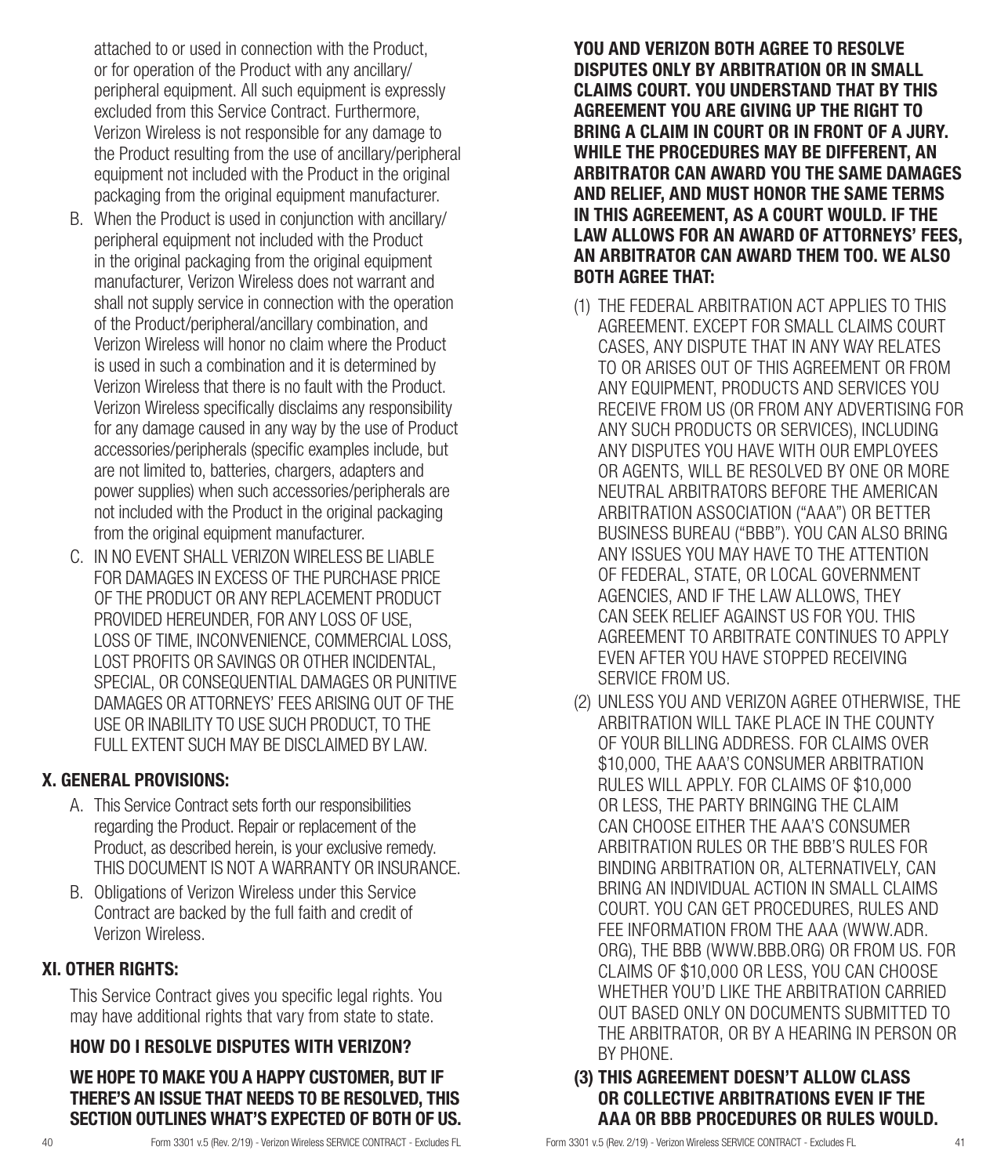NOTWITHSTANDING ANY OTHER PROVISION OF THIS AGREEMENT, THE ARBITRATOR MAY AWARD MONEY OR INJUNCTIVE RELIEF ONLY IN FAVOR OF THE INDIVIDUAL PARTY SEEKING RELIEF AND ONLY TO THE EXTENT NECESSARY TO PROVIDE RELIEF WARRANTED BY THAT PARTY'S INDIVIDUAL CLAIM. NO CLASS OR REPRESENTATIVE OR PRIVATE ATTORNEY GENERAL THEORIES OF LIABILITY OR PRAYERS FOR RELIEF MAY BE MAINTAINED IN ANY ARBITRATION HELD UNDER THIS AGREEMENT. ANY QUESTION REGARDING THE ENFORCEABILITY OR INTERPRETATION OF THIS PARAGRAPH SHALL BE DECIDED BY A COURT AND NOT THE ARBITRATOR.

- (4) IF EITHER OF US INTENDS TO SEEK ARBITRATION UNDER THIS AGREEMENT, THE PARTY SEEKING ARBITRATION MUST FIRST NOTIFY THE OTHER PARTY OF THE DISPUTE IN WRITING AT LEAST 30 DAYS IN ADVANCE OF INITIATING THE ARBITRATION. NOTICE TO VERIZON SHOULD BE SENT TO VERIZON WIRELESS DISPUTE RESOLUTION MANAGER, ONE VERIZON WAY, 43N76, BASKING RIDGE, NJ 07920. THE NOTICE MUST DESCRIBE THE NATURE OF THE CLAIM AND THE RELIEF BEING SOUGHT. IF WE ARE UNABLE TO RESOLVE OUR DISPUTE WITHIN 30 DAYS, EITHER PARTY MAY THEN PROCEED TO FILE A CLAIM FOR ARBITRATION. WE'LL REIMBURSE ANY FILING FEE THAT THE AAA OR BBB CHARGES YOU FOR ARBITRATION OF THE DISPUTE. IF YOU PROVIDE US WITH SIGNED WRITTEN NOTICE THAT YOU CANNOT PAY THE FILING FEE, VERIZON WILL PAY THE FEE DIRECTLY TO THE AAA OR BBB. IF THAT ARBITRATION PROCEEDS, WE'LL ALSO PAY ANY ADMINISTRATIVE AND ARBITRATOR FEES CHARGED LATER.
- (5) WE ALSO OFFER CUSTOMERS THE OPTION OF PARTICIPATING IN A FREE INTERNAL MEDIATION PROGRAM. THIS PROGRAM IS ENTIRELY VOLUNTARY AND DOES NOT AFFECT EITHER PARTY'S RIGHTS IN ANY OTHER ASPECT OF THESE DISPUTE RESOLUTION PROCEDURES. IN OUR VOLUNTARY MEDIATION PROGRAM, WE WILL ASSIGN AN EMPLOYEE WHO'S NOT DIRECTLY INVOLVED IN THE DISPUTE TO HELP BOTH SIDES REACH AN AGREEMENT. THAT PERSON HAS ALL THE RIGHTS AND PROTECTIONS OF A MEDIATOR AND THE PROCESS HAS ALL OF THE PROTECTIONS ASSOCIATED WITH MEDIATION. FOR EXAMPLE, NOTHING SAID IN THE MEDIATION CAN BE USED LATER IN AN ARBITRATION OR LAWSUIT. IF YOU'D LIKE TO KNOW MORE, PLEASE CONTACT US AT

VERIZONWIRELESS.COM OR THROUGH CUSTOMER SERVICE. IF YOU'D LIKE TO START THE MEDIATION PROCESS, PLEASE GO TO VERIZONWIRELESS.COM OR CALL CUSTOMER SERVICE FOR A NOTICE OF DISPUTE FORM TO FILL OUT, AND MAIL, FAX OR EMAIL IT TO US ACCORDING TO THE DIRECTIONS ON THE FORM.

- (6) WE MAY, BUT ARE NOT OBLIGATED TO, MAKE A WRITTEN SETTLEMENT OFFER ANYTIME BEFORE THE ARBITRATION HEARING. THE AMOUNT OR TERMS OF ANY SETTLEMENT OFFER MAY NOT BE DISCLOSED TO THE ARBITRATOR UNTIL AFTER THE ARBITRATOR ISSUES AN AWARD ON THE CLAIM. IF YOU DON'T ACCEPT THE OFFER AND THE ARBITRATOR AWARDS YOU AN AMOUNT OF MONEY THAT'S MORE THAN OUR OFFER BUT LESS THAN \$5,000, OR IF WE DON'T MAKE YOU AN OFFER, AND THE ARBITRATOR AWARDS YOU ANY AMOUNT OF MONEY BUT LESS THAN \$5,000, THEN WE AGREE TO PAY YOU \$5,000 INSTEAD OF THE AMOUNT AWARDED. IN THAT CASE WE ALSO AGREE TO PAY ANY REASONABLE ATTORNEYS' FEES AND EXPENSES, REGARDLESS OF WHETHER THE LAW REQUIRES IT FOR YOUR CASE. IF THE ARBITRATOR AWARDS YOU MORE THAN \$5,000, THEN WE WILL PAY YOU ONLY THAT AMOUNT.
- (7) AN ARBITRATION AWARD AND ANY JUDGMENT CONFIRMING IT APPLY ONLY TO THAT SPECIFIC CASE; IT CAN'T BE USED IN ANY OTHER CASE EXCEPT TO ENFORCE THE AWARD ITSELF.
- (8) IF FOR SOME REASON THE PROHIBITION ON CLASS ARBITRATIONS SET FORTH IN SUBSECTION (3) CANNOT BE ENFORCED AS TO ALL OR PART OF A DISPUTE, THEN THE AGREEMENT TO ARBITRATE WILL NOT APPLY TO THAT DISPUTE OR PART OF THE DISPUTE.
- (9) IF FOR ANY REASON A CLAIM PROCEEDS IN COURT RATHER THAN THROUGH ARBITRATION, YOU AND VERIZON AGREE THAT THERE WILL NOT BE A JURY TRIAL. YOU AND VERIZON UNCONDITIONALLY WAIVE ANY RIGHT TO TRIAL BY JURY IN ANY ACTION, PROCEEDING OR COUNTERCLAIM ARISING OUT OF OR RELATING TO THIS AGREEMENT IN ANY WAY. IN THE EVENT OF LITIGATION, THIS PARAGRAPH MAY BE FILED TO SHOW A WRITTEN CONSENT TO A TRIAL BY THE COURT.

#### XII. STATE SPECIFIC PROVISIONS

A. For residents of California, if you cancel this Service Contract thirty (30) days after receipt of this Service Contract, and no claim has been made hereunder you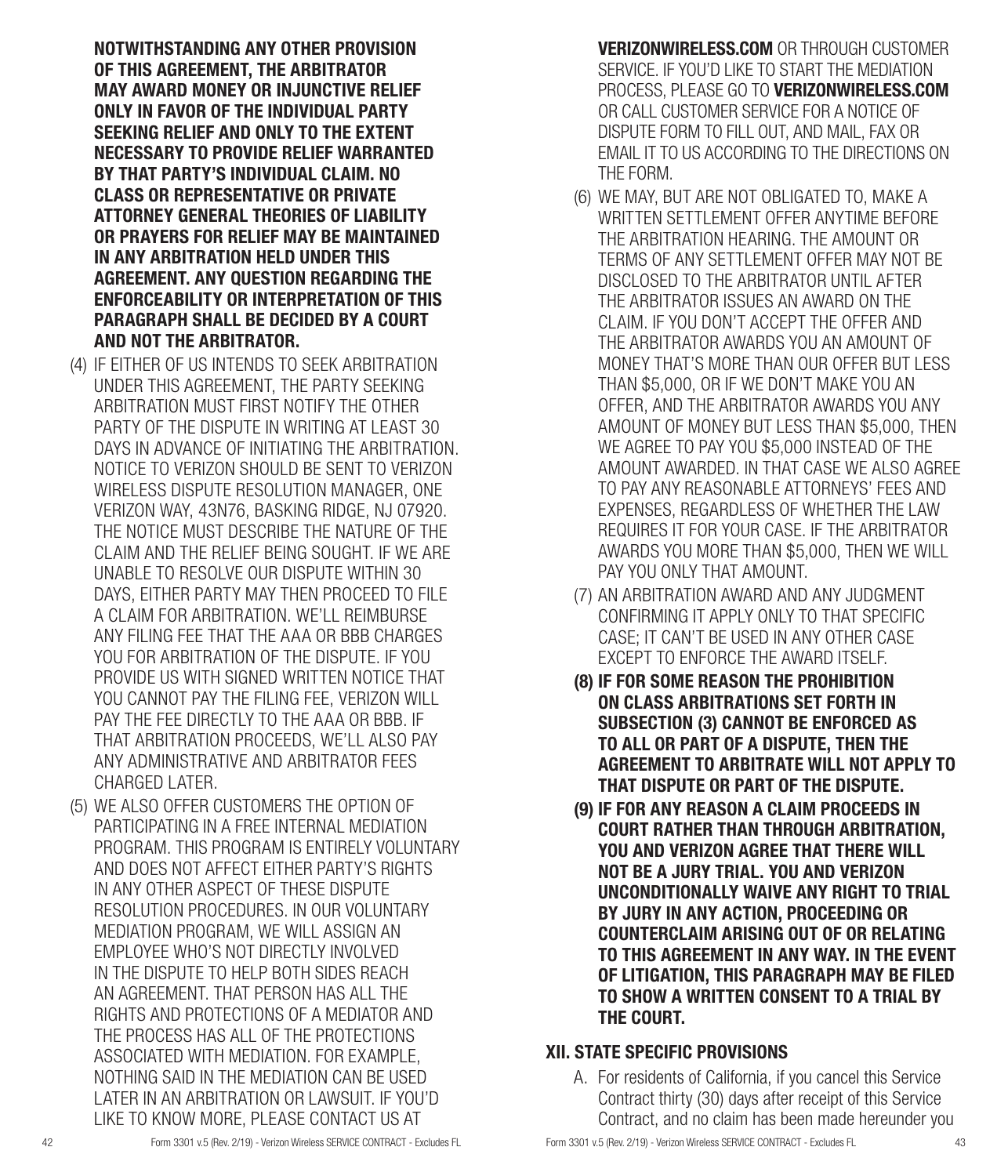will receive a full refund of any amounts paid for it. If we fail to provide you with a refund within thirty (30) days of you notifying Verizon Wireless that you wish to cancel you are entitled to receive an extra ten percent (10%) for each month, or fraction thereof, in which your money is not refunded.

- B. For residents of Connecticut, you may file a claim with Liberty Mutual Insurance Company, 175 Berkeley Street, Boston, Massachusetts 02116 directly if Verizon Wireless fails to perform according to the terms hereof. The second Section VIII. is deleted and replaced with the following: "You may terminate this Service Contract at any time for any reason by visiting any Verizon Wireless operated retail location, calling (800) 922- 0204 (toll free from a landline phone), or by visiting the MyVerizon page at verizonwireless.com and requesting cancellation." Any disputes between Verizon Wireless and residents of Connecticut arising under this Service Contract shall be decided by an arbitration process. A written complaint containing a description of the dispute, the purchase price, and a copy of the Service Contract form can be mailed to: State of Connecticut, Insurance Department, P.O. Box 816, Hartford, CT 06142- 0816, Attn.: Consumer Affairs.
- C. For residents of Georgia, this Service Contract can only be terminated by Verizon Wireless before the expiration of the monthly term for fraud, material misrepresentation or your failure to pay amounts due hereunder. You may file a claim with Liberty Mutual Insurance Company, 175 Berkeley Street, Boston, Massachusetts 02116, directly if Verizon Wireless does not honor your claim within sixty (60) days after you filed your proof of loss. All cancellations will conform to OCGA 33-24-44. Section XI. of this Service Contract does not preclude you from bringing issues to the attention of federal, state, or local agencies or entities of your dispute. Such agencies or entities may be able to seek relief on your behalf.
- D. For residents of Kentucky, you may file a claim with Liberty Mutual Insurance Company, 175 Berkeley Street, Boston, Massachusetts 02116, directly if Verizon Wireless does not honor your claim within sixty (60) days after you filed your proof of loss.
- E. For residents of Nevada, Verizon Wireless may not terminate this Service Contract before the expiration of the monthly term, if the Service Contract has been in effect for seventy (70) days, except if you: (1) fail to pay an amount when due; (2) commit fraud or make a material misrepresentation in obtaining this Service Contract, or in presenting a claim; or (3) perform any act or omission or violate any condition of this Service Contract after its effective date that substantially and

materially increases the service required under this Service Contract. If we fail to pay the cancellation refund as stated in Section VIII., the penalty will be ten percent (10%) of the purchase price for each thirty (30) day period or portion thereof that the refund and any accrued penalties remain unpaid. In the event you do not receive satisfaction under this Service Contract, complaints or questions about this Service Contract may be directed to the Nevada Department of Insurance, telephone (888) 872-3234.

- F. For residents of New Hampshire: In the event you do not receive satisfaction under this contract, you may contact the New Hampshire Insurance Department at 21 South Fruit Street, Suite 14, Concord, New Hampshire 03301 or (603) 271-2261. Section XI. of this Service Contract is subject to Revised Statutes Annotated 542.
- G. For residents of New Mexico, Verizon Wireless may not terminate this Service Contract before the expiration of the monthly term, if the Service Contract has been in effect for seventy (70) days, except if you: (1) fail to pay an amount when due; (2) commit fraud or make a material misrepresentation in obtaining this Service Contract, or in presenting a claim; (3) are convicted of a crime that results in an increase in the service required under this Service Contract; or (4) perform any act or omission or violate any condition of this Service Contract that substantially and materially increases the service required under this Service Contract.
- H. For residents of New York, notwithstanding Section V. of this Service Contract, Verizon Wireless does not provide any repair or replacement services in its stores in New York City, New York. If you have any questions about repair or replacement services, contact Verizon Wireless at (800) 922-0204 (toll free from a landline phone).
- I. For residents of North Carolina, Verizon Wireless may terminate this Service Contract before the expiration of the monthly term only if you fail to pay an amount when due or you violate any term of this Service Contract. The purchase of this Service Contract is not required either to purchase or to obtain financing for the Product.
- J. For residents of Oklahoma, you may file a claim with Liberty Mutual Insurance Company, 175 Berkeley Street, Boston, Massachusetts 02116, directly if Verizon Wireless does not honor your claim within sixty (60) days after you filed your proof of loss.
- K. For residents of Oregon, Section XI. is replaced with the following: IN THE EVENT WE CANNOT RESOLVE ANY DISPUTE, YOU AND WE MAY, IN A SEPARATE AGREEMENT, CONSENT TO ARBITRATION. YOU AND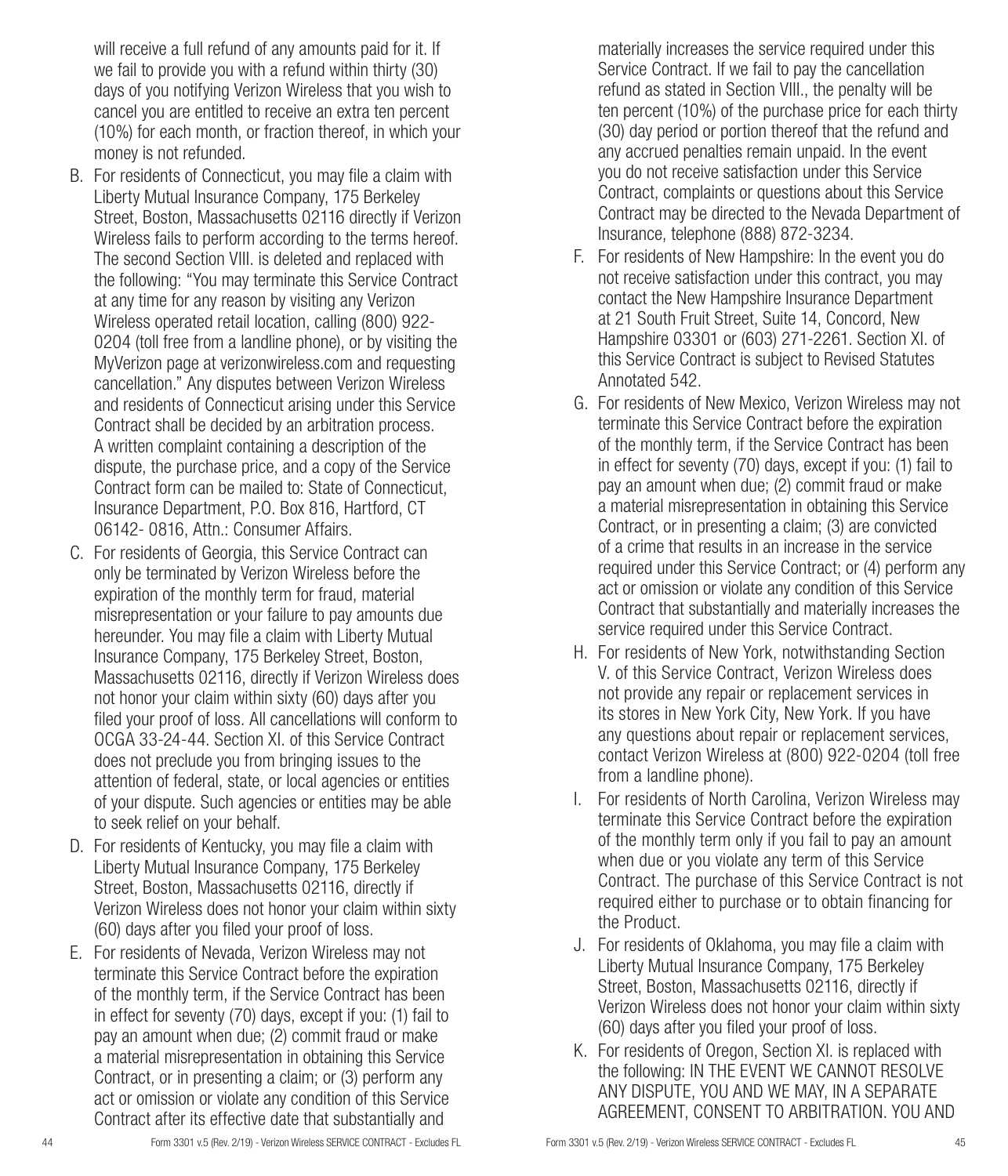VERIZON WIRELESS UNCONDITIONALLY WAIVE ANY RIGHT TO CLASS ACTIONS, CLASS OR COLLECTIVE ARBITRATIONS AND A TRIAL BY JURY IN ANY RELATED ACTION OR PROCEEDING. Any arbitration proceedings shall be conducted within the state of Oregon. ANY ARBITRATION OCCURRING UNDER THIS SERVICE CONTRACT SHALL BE ADMINISTERED IN ACCORDANCE WITH THE AAA RULES UNLESS ANY PROCEDURAL REQUIREMENT OF THE AAA RULES IS INCONSISTENT WITH THE OREGON UNIFORM ARBITRATION ACT IN WHICH CASE THE OREGON UNIFORM ARBITRATION ACT SHALL CONTROL AS TO SUCH PROCEDURAL REQUIREMENT.

- L. For residents of South Carolina, in the event of a dispute with us, you may contact the South Carolina Department of Insurance, Capital Center, 1201 Main Street, Suite 1000, Columbia, SC 29201 (800) 768-3467.
- M. For residents of Texas, if you cancel this Service Contract at any time Verizon Wireless will provide you with the refund due under this Service Contract no later than forty-five (45) days after you notify Verizon Wireless that you wish to cancel. If Verizon Wireless does not refund your money during this time period, you are entitled to receive the refund due, plus an extra ten percent (10%) for each month in which your money is not refunded. Unresolved complaints or questions concerning this Service Contract may be addressed to the Texas Department of Licensing and Regulation at P.O. Box 12157, Austin, Texas 78711 or (512) 463-6599.
- N. For residents of Virginia, if any promise made in the contract has been denied or has not been honored within 60 days after your request, you may contact the Virginia Department of Agriculture and Consumer Services, Office of Charitable and Regulatory Programs at www.vdacs.virginia.gov/food-extended-servicecontract-providers.shtml to file a complaint.
- O. For residents of Wisconsin, this Service Contract may only be terminated by Verizon Wireless before the expiration of the monthly term for nonpayment by you of any amount due hereunder, material misrepresentation by you, or a substantial breach of duties by you. In the event of a total loss of the Product that is not covered by a replacement under this Service Contract, you may cancel this Service Contract and you will receive a prorated refund of the most recent monthly fee paid. By agreeing to Section XI., YOU AND VERIZON WIRELESS BOTH AGREE TO RESOLVE SERVICE CONTRACT DISPUTES ONLY BY ARBITRATION OR SMALL CLAIMS COURT, AND UNCONDITIONALLY WAIVE ANY RIGHT TO CLASS

OR COLLECTIVE ARBITRATIONS AND A TRIAL BY JURY IN ANY RELATED ACTION OR PROCEEDING. PLEASE SEE SECTION X.B. FOR OTHER IMPORTANT TERMS REGARDING ARBITRATION AFFECTING YOUR RIGHTS. THIS CONTRACT IS SUBJECT TO LIMITED REGULATION BY THE OFFICE OF THE COMMISSIONER OF INSURANCE. The first sentence of Section XI (1) is deleted in its entirety.

P. For residents of Wyoming, Section XI. of this Service Contract is replaced with the following: IF THERE ARE DISPUTES BETWEEN YOU AND US THAT ARE NOT RESOLVED BY NEGOTIATIONS, YOU AND WE MAY IN A SEPARATE WRITTEN AGREEMENT VOLUNTARILY CONSENT TO ARBITRATION. ANY ARBITRATION PROCEEDINGS SHALL BE CONDUCTED WITHIN THE STATE OF WYOMING.

#### SELLER:

The Provider of this contract who is financially and legally obligated to perform service is

Verizon Wireless Services, LLC One Verizon Way Basking Ridge, NJ 07920 1.800.922.0204

Form 3301 v. 5 (Rev. 2/19) - Verizon Wireless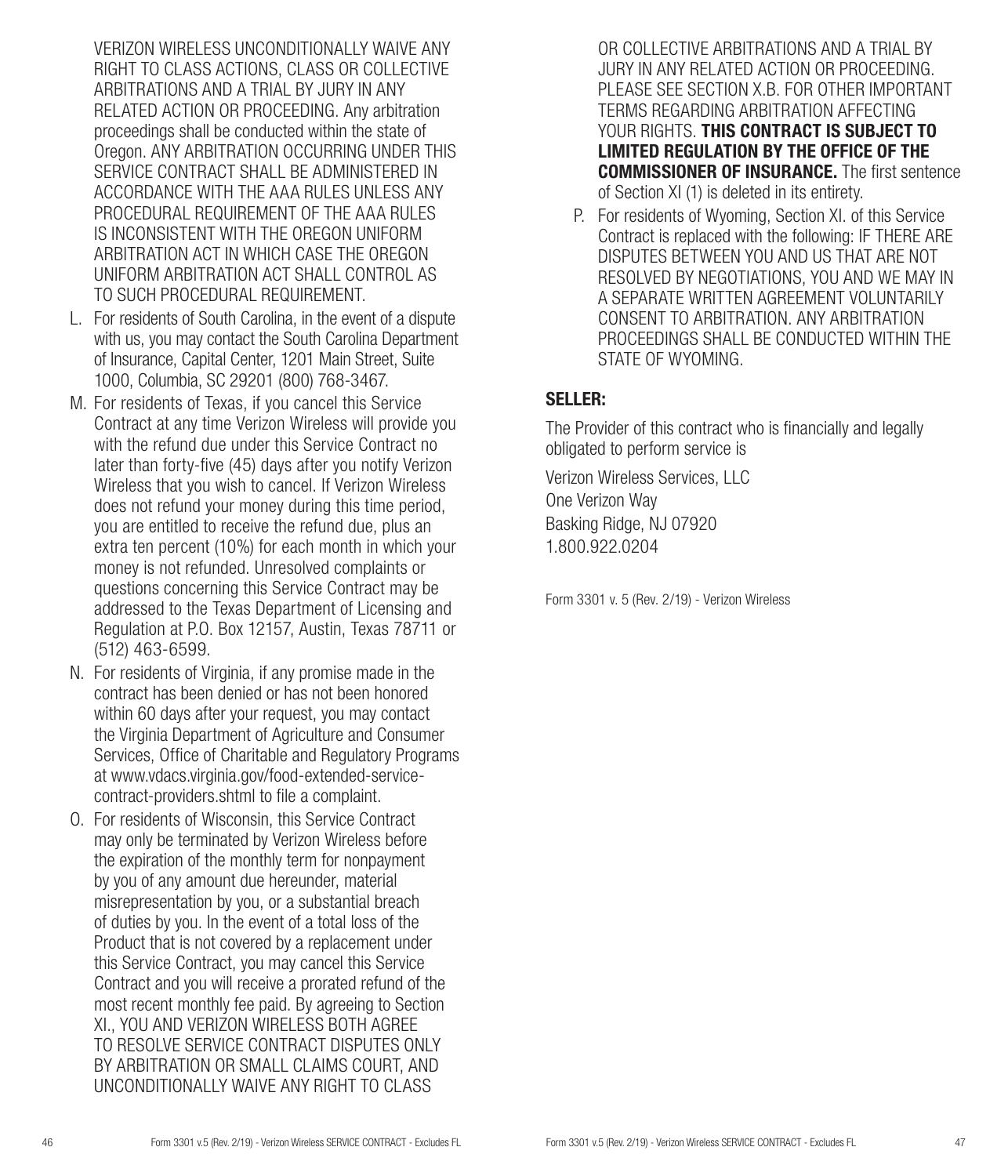Verizon Wireless Tech Coach Technical Terms of Service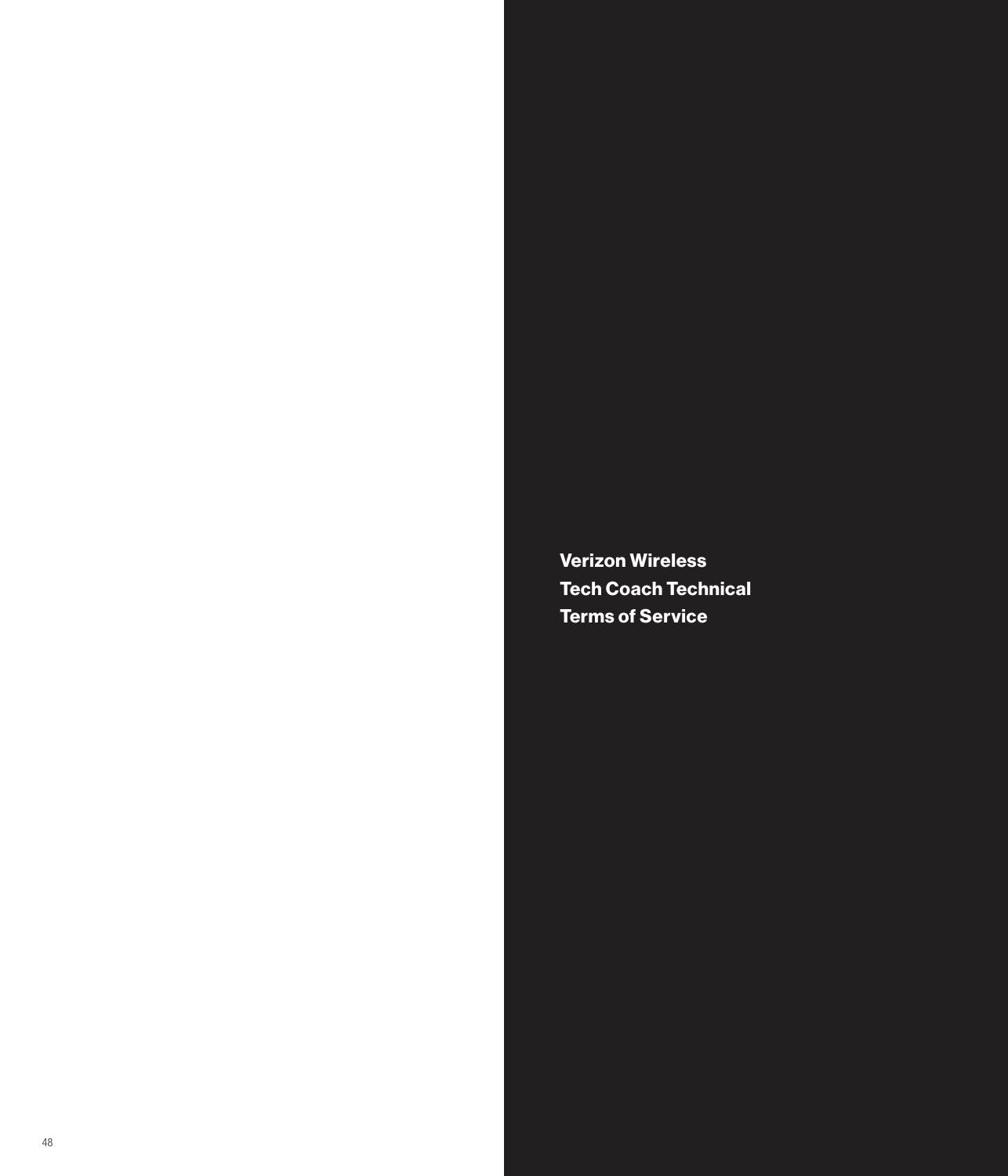## TECH COACH TECHNICAL TERMS OF SERVICE

Tech Coach Technical Terms of Service is a legal agreement between you, the end user (hereinafter, "You") and Cellco Partnership d/b/a Verizon Wireless (hereinafter, "Us" or "We"). Your use of Tech Coach (the "Services") is subject to the Tech Coach Technical Terms of Service described below (the "Terms"); Your use is also subject to the Verizon Wireless contract that governs Your wireless service relationship with Us (the Verizon Wireless Customer Agreement, the Verizon Wireless Major Account Agreement or the Verizon Wireless Enterprise Account Agreement, (collectively the "Verizon Wireless Service Agreement")), including its mandatory binding arbitration provision, which is available at www.verizonwireless.com. Please read both these Terms and the Verizon Wireless Service Agreement carefully and do not use the Services if You disagree with them. Additional information about the Services is available at www.verizonwireless.com.

#### Supported Devices & Use of Services.

We, directly or indirectly, will provide the Services in accordance with these Terms. The Services are available for devices associated with each line enrolled in Tech Coach or a Verizon device protection option that includes Tech Coach (such devices collectively referred to as a "Supported Device"). To use the Services, You must have an active Verizon Wireless account and a Supported Device, and You must provide Us with the mobile number associated with Your Supported Device when seeking Services. Data usage charges may apply to the Services, and You are solely responsible for their payment. In some circumstances, You may need to download certain Apps or supply and/or purchase additional equipment or software to receive the full benefit of the Services, and You are responsible for the cost of that equipment or software. Services may also include services provided at a third-party service provider that has been contractually retained by Verizon Wireless or its Services supplier.

**Scope of the Services.** The following Services are provided as described below:

## *Technical Support Services.*

The Services include technical support provided by Tech Coach experts for: (a) Your Supported Device(s) and the operating systems and software applications on it; and (b) the use of Your Supported Device(s) with other devices and services manufactured to be compatible with Your Supported Device(s) or intended to be connected to it (the "Technical Support Services").

The Technical Support Services do not include: (a) assistance with wireless network coverage issues, such as dropped calls/data interruptions; (b) facilitating or activating over-the-air updates to operating systems, firmware, or other software on Your behalf; (c) diagnostic support unrelated to your Supported Device (unless otherwise described herein); (d) modification of Original Equipment Manufacturer ("OEM") software; (e) installation of thirdparty software or OEM drivers not supported by the Supported Device; (f) setup or repair of peripherals or home or wireless routers, modems or networks; (g) installation of non-sanctioned applications as determined by Us in our sole discretion; (h) data migration from computer device to computer device; or (i) assistance with specialized devices related to medical care, including but not limited to, emergency assistance/first responder devices.

## *Tech Coach Mobile Application.*

The Technical Support Services include access to the Tech Coach Mobile Application (the "Tech Coach App") that is provided to You directly by Asurion Mobile Applications, LLC. The Tech Coach App provides several functions, including access to a Tech Coach who can provide Technical Support Services through click-to-call, click-to-chat, self-help information, and educational notifications; and may at a future date provide other features and benefits. The Tech Coach App is subject to a separate end-user license agreement available at www.phoneclaim.com/verizon/techcoachapp/terms/. The Tech Coach App end-user license agreement is independent of these Terms and the Verizon Wireless Customer Agreement.

#### *Device Refresh.*

The Services include access to Device Refresh services to optimize device functionality and performance of Supported Devices. Device Refresh services include device diagnostics; checkups for certain performance indicators, such as assessment of device speed, signal strength, and battery performance of Your Supported Device. The availability of these services is contingent on certain criteria, including device/model type and technician availability. These services are diagnostic only, and do not include troubleshooting, triage, repair or replacement services. Device Refresh services also include unlimited sanitization of Your Supported Device, case, screen and ports. Device Refresh services may be provided to You via web or at one of Our authorized repair locations, which are subject to change at any time. Visit https://www.asurion.com/verizon/ to learn more.

#### *Same-Day Delivery and Setup.*

#### *Newly Purchased Devices.*

50 TECH COACH TECHNICAL TERMS OF SERVICE TECH COACH TECHNICAL TERMS OF SERVICE 51 In select locations, if You purchase an eligible new device through verizon.com, You may be eligible for same-day delivery and device setup by a delivery and setup expert ("Setup Services"). Your eligibility for Setup Services will be presented to You at the time of device purchase and will be determined based on the following criteria: (1) Your requested delivery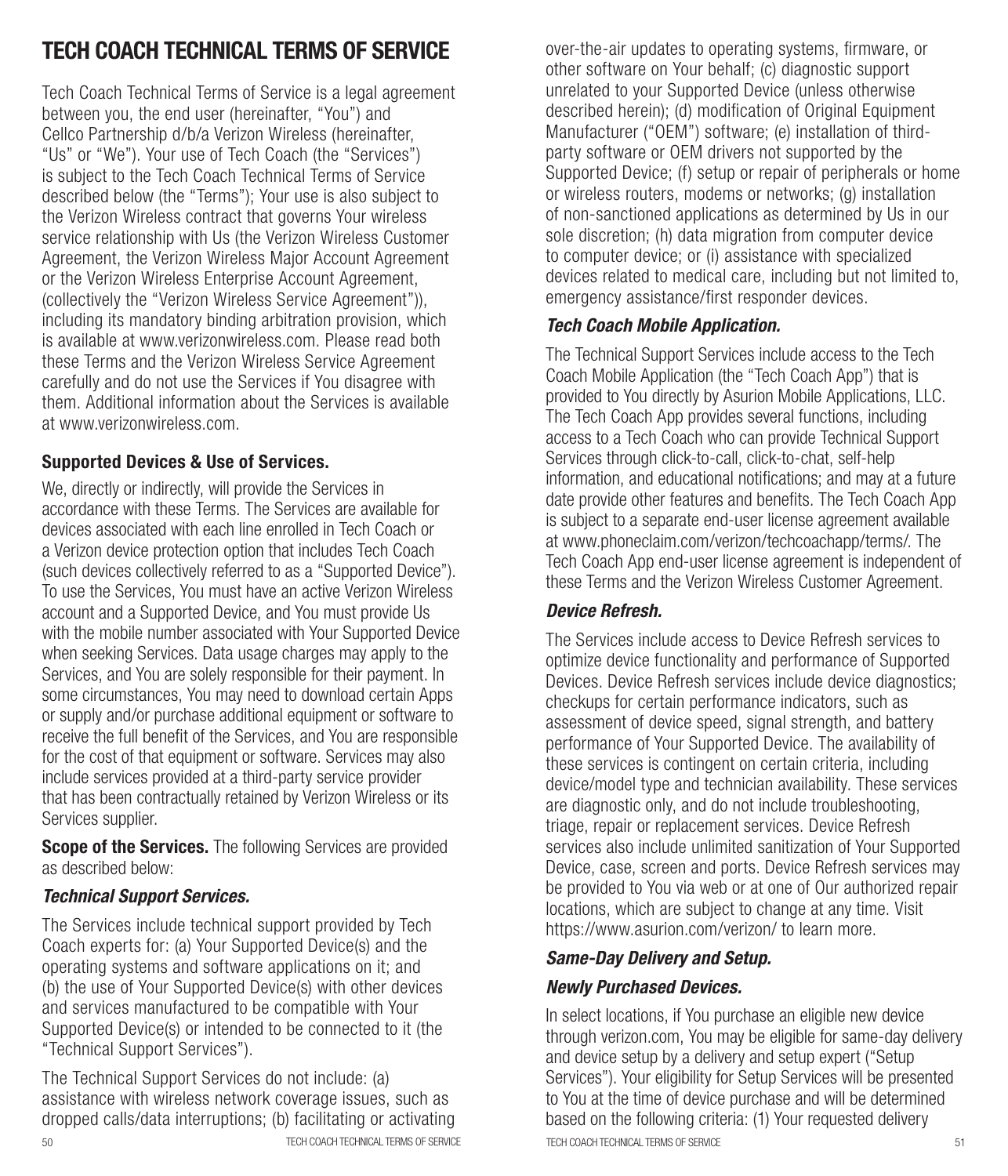location; (2) device eligibility; (3) time of purchase (e.g., Setup Services must be offered and accepted by You by 3:00 p.m., Central Time); and (4) availability of a setup expert.

#### *Insurance Replacements.*

In select locations, if you file a claim for an eligible smartphone under the Wireless Phone Protection insurance program ("WPP") and are offered a replacement device, you may be eligible for Setup Services. Your eligibility for Setup Services under the WPP program will be determined based on the following criteria: (1) Your requested delivery location; (2) smartphone model eligibility; (3) time that Your WPP claim is filed and approved; and (4) availability of a setup expert. Only claims filed and approved by 4:00 p.m., local time, and that meet Our eligibility requirements, may receive a replacement device from a setup expert by 9:00 p.m., local time, on the same day the claim was filed and approved. Your Supported Device's eligibility for this Setup Service is determined at the time an insurance claim is made and approved. Setup Services are available in select locations and for select smartphones only. Check www.phoneclaim.com/verizon to determine if Your Supported Device is eligible and to determine locations where Setup Services are available.

#### *Newly Purchased Devices & Insurance Replacements.*

Setup Services provided with same-day delivery for newly purchased devices or insurance replacements include device activation, data migration services and/or initial device configuration and connectivity. Setup Services will not include dismantling or installation of equipment unrelated to the replacement device. In order to be eligible for Setup Services, someone at least 18 years of age must be present at all times while the setup expert is on site and performing the requested Setup Services. The setup expert will contact You prior to delivering Your device and Setup Services to verify the delivery window. If You do not confirm Your availability for Your scheduled delivery and Setup Services, We reserve the right to cancel Your delivery and Setup Services. If eligible for Setup Services, You may be required to sign a consent form to perform the requested services prior to any services being performed. You agree to provide a safe, non-threatening environment for the setup expert to perform the Setup Services. The setup expert has the right to terminate Setup Services if they feel that You are not complying with any requirements contained in these Terms or any consent provided prior to the initiation of the Setup Services. Setup Services will continue until completion only if completion can occur within a reasonable amount of time, reasonableness will be at the discretion of the setup expert. In the event the Setup Services are stopped prior to Your device setup being complete, You may continue the Setup Services by calling a Tech Coach expert or clicking on the Tech Coach App. Limitations and exclusions may apply.

#### *Laptop Health Check-ups.*

The Services include Laptop Health Check-up Services. Laptop Health Check-up Services are available for laptops eligible for Technical Support Services (such devices collectively referred to as "Supported Laptop(s)") and includes: (a) technical support for Your Supported Laptop and the operating systems and software applications on them; (b) technical support with malware and virus prevention and removal; and (c) technical support for Your Supported Laptop (if applicable) as it relates to the assessment of the product's performance. Laptop Health Check-up Services may include specific technical support services provided at select uBreakiFix ("UBIF") locations for in-person tech support or via Asurion Tech Coach experts. The availability of these services is contingent on certain criteria, including laptop model/type, which are subject to change at any time, and technician availability. These services are diagnostic only, and do not include troubleshooting, triage, repair or replacement services. Laptop Health Check-up Services may also include anti-virus software installation, scanning and virus removal (if applicable).

Laptop Health Check-up Services do not include: (a) setup or repair of peripherals or home or wireless routers, modems or networks; (b) installation of non-sanctioned applications on a laptop as determined by Us in our sole discretion; (c) diagnostic support unrelated to your Supported Laptop; (d) data migration from laptop to laptop; or (e) assistance with specialized devices related to medical care, including but not limited to, emergency assistance/first responder devices.

#### Your Responsibilities in Accessing the Services.

#### Backup of Software and Data.

You are responsible for backing up the software or data stored on Your Supported Device and other devices included in the Services (including Supported Laptop(s)). Verizon Wireless is not responsible for any loss, alteration or corruption of any software or data, and We may decline to provide Services to You if it is determined that You have not taken appropriate back-up measures. When providing Services, Tech Coach experts may be required to remotely access Your Supported Device and other devices included in the Services (including Supported Laptop(s)), such as any data, videos, pictures, text messages or other content thereon. It is Your responsibility to remove any sensitive content on Your Supported Device to the extent You believe necessary to prevent access by Tech Coach experts.

#### Remote Access Applications.

52 TECH COACH TECHNICAL TERMS OF SERVICE TECH COACH TECHNICAL TERMS OF SERVICE 53 To receive Services, You may be required to run certain software applications on Your Supported Device and other devices included in the Services ("Software"). The Software may include tools that allow Verizon Wireless to access Your device and any content stored thereon remotely. You agree